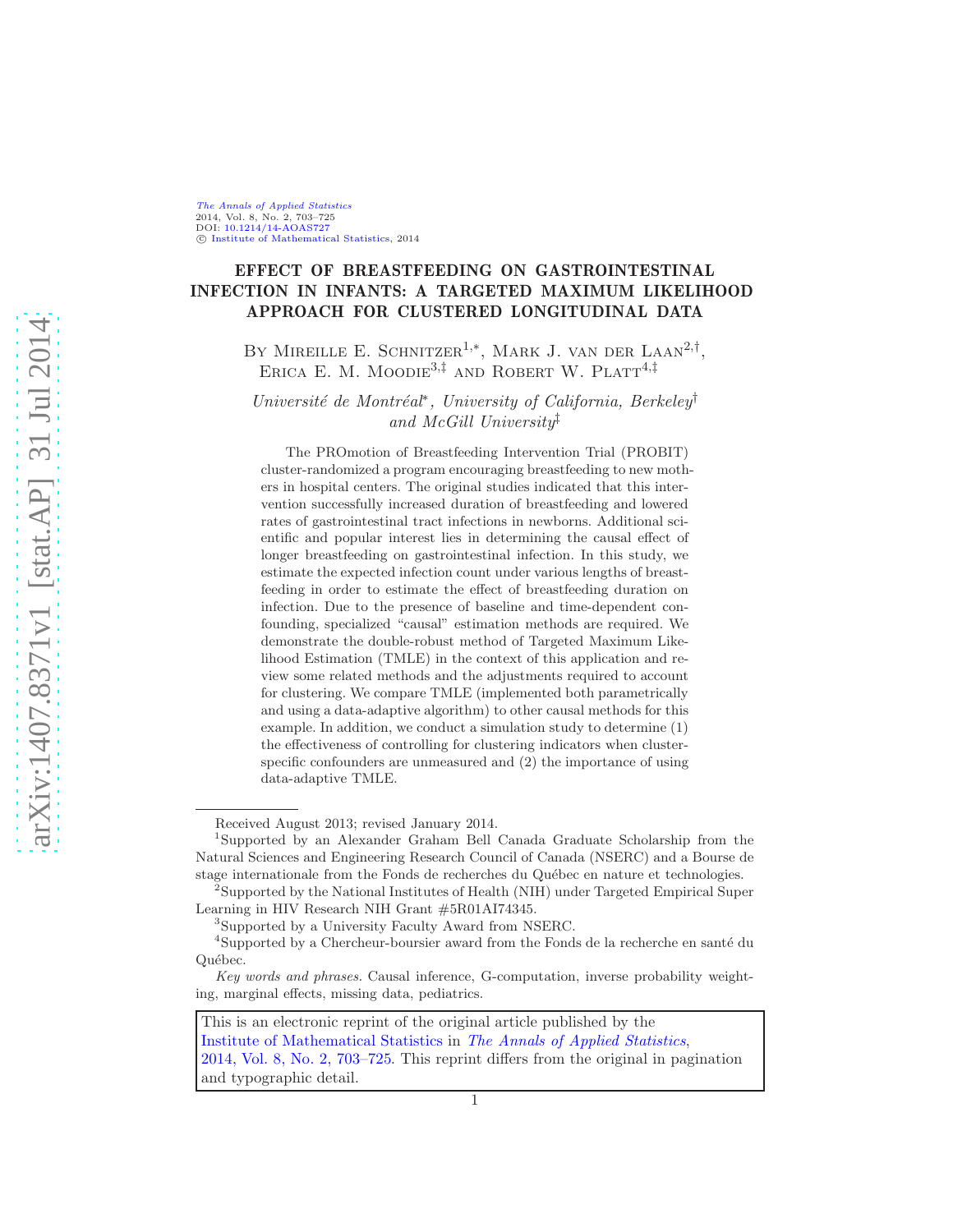# 2 SCHNITZER, VAN DER LAAN, MOODIE AND PLATT

1. Introduction. The PROmotion of Breastfeeding Intervention Trial (PROBIT) [Kramer et al. [\(2001](#page-21-0), [2002](#page-21-1))] was undertaken in order to obtain randomized control trial evidence of the health effects of longer breastfeeding. This was done by cluster randomizing a breastfeeding support intervention which encouraged exclusivity and duration. The effect of the PROBIT intervention on gastrointestinal tract infection in the newborns was originally evaluated using a stratified intention-to-treat analysis. The results indicated a significant reduction in infection incidence for infants whose mothers had been assigned to the intervention group [Kramer et al.  $(2001)$ ]. The intervention was presumably effective because it successfully encouraged breastfeeding, which subsequently improved infant health. However, because breastfeeding itself was not randomized, the estimated effect obtained in the study can at best be considered a biased assessment of the effect of breastfeeding on infection. Due to the ethical and practical impossibility of randomizing breastfeeding, estimation of the causal effect of breastfeeding must be obtained through statistical methods.

Our goal is therefore to estimate the causal effect of breastfeeding duration on the number of infections a newborn is expected to experience in their first year. One of the challenges involved in analyzing this effect is the confounding presence of intermediate infections (occurring at any time during the year). The presence of an infection affects both the continuation of breastfeeding and the outcome (since it deterministically increases the outcome by one). Therefore, intermediate infection is a *time-dependent* confounder. Since infection is also hypothesized to be affected by previous breastfeeding status, standard regression methods (including or excluding the time-dependent confounder) may produce a biased estimate of the causal parameter [Robins [\(1986\)](#page-22-0)]. Causal methods are therefore required to isolate the desired effect. Additional confounding also occurs due to baseline differences in the study group and by informative participant dropout.

Many longitudinal methods have been developed that correctly take into account time-dependent confounders predicted by past exposure. One such method is inverse probability of treatment weighting (IPTW) for marginal structural models [Hernán, Brumback and Robins [\(2000](#page-21-2)), Robins, Hernán and Brumback [\(2000](#page-22-1))]. However, IPTW is not semiparametric efficient [Robins and Rotnitzky [\(1992](#page-22-2))] and has poor performance under certain common scenarios [Petersen et al. [\(2012](#page-22-3))]. The shortcomings of simple weighting methods have since spurred the development of new estimators with better properties. Efficient estimating equation methodology [Robins and Rotnitzky [\(1992\)](#page-22-2), van der Laan and Robins [\(2003](#page-23-0)), Bang and Robins [\(2005](#page-21-3))] produces estimators that are double robust (consistent under partial model misspecification) and efficient when correctly specified. Targeted maximum likelihood estimation (TMLE) [van der Laan and Rubin [\(2006](#page-23-1))] shares these properties, but because it is a substitution estimator, it can be made to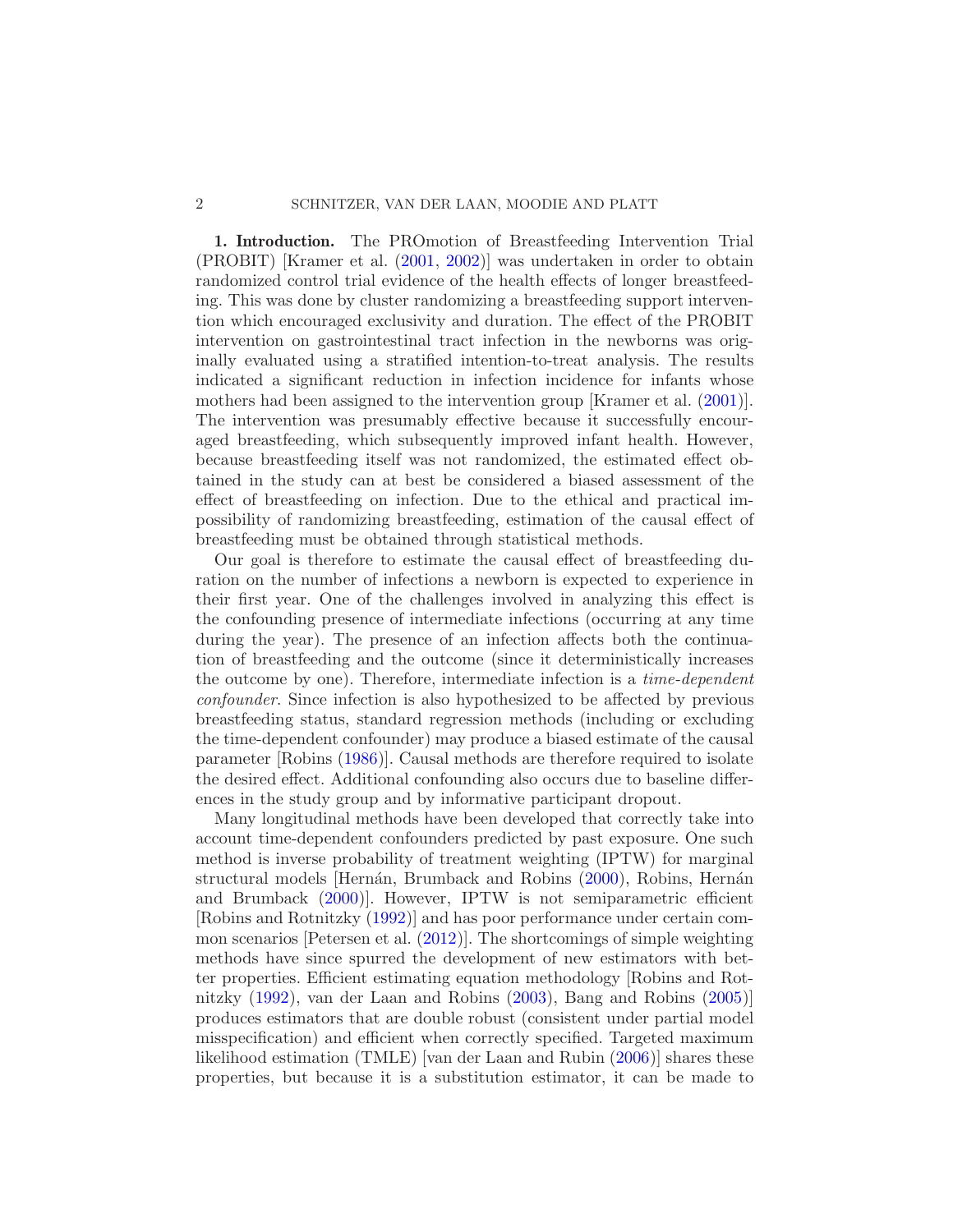be stable and produce estimates bounded within the parameter space in some situations where IPTW performs poorly [Gruber and van der Laan [\(2010\)](#page-21-4)]. In addition, TMLE is often implemented fully nonparametrically, which avoids modeling errors caused by incorrect parametric assumptions.

van der Laan [\(2010](#page-23-2)) established a TMLE procedure for longitudinal data based on a binary decomposition of the intermediate variables (the timedependent confounders). This method has been described and implemented by Rosenblum and van der Laan [\(2010a](#page-22-4)) and Schnitzer, Moodie and Platt [\(2013\)](#page-22-5) for two time points, and Stitelman, De Gruttola and van der Laan [\(2012\)](#page-22-6) for a survival outcome. However, the implementation of this method for large numbers of time points results in heavy computational requirements and a restriction on the form of the data (specifically, requiring discretized intermediate covariates). More recently, van der Laan and Gruber [\(2012](#page-23-3)) developed a simpler and more flexible implementation of TMLE for longitudinal data based on the ideas of Bang and Robins [\(2005](#page-21-3)).

An initial causal analysis of the PROBIT study using different doublerobust causal methods was performed by Schnitzer, Moodie and Platt [\(2013](#page-22-5)) but was limited to two time points. In this paper, after giving more details about the PROBIT study and the scientific question of interest (Section [2\)](#page-2-0), we describe several options for potentially unbiased estimation of the effect of breastfeeding on infection: (a) G-computation [Robins [\(1986](#page-22-0))], (b) a variant of G-computation that we call sequential G-computation [Bang and Robins [\(2005](#page-21-3))], and (c) a longitudinal TMLE based on sequential Gcomputation [van der Laan and Gruber [\(2012](#page-23-3))] (Section [3\)](#page-5-0). The subsection on the longitudinal TMLE demonstrates a 6 time-point implementation for estimation of the effect of breastfeeding duration on gastrointestinal tract infection, with modified variance estimation reflecting the clustered design of the PROBIT. In Section [4](#page-14-0) we present the results of analyzing the PROBIT data with each of these methods in addition to IPTW. Finally, we compare this TMLE approach to the other causal techniques for longitudinal data in a simulation study designed to imitate the analysis of the PROBIT data.

<span id="page-2-0"></span>2. The PROBIT data. The PROBIT study paired participating maternal hospitals according to (1) geographic region in Belarus, (2) urban or rural status, (3) number of deliveries per year and (4) breastfeeding rates upon discharge. One hospital of each pair was then assigned to receive a breastfeeding support intervention that involved retraining all midwives, nurses and physicians involved in labor, delivery and the postpartum hospital stay. The control hospitals were assigned to continue their current practice. Thirtyfour hospitals were initially randomized, but three were dropped from the study due to eventual refusal to follow the assignment or falsification of data.

The PROBIT study enrolled healthy, full-term, singleton infants of mothers who intended to breastfeed, weighing at least 2500 g, soon after birth.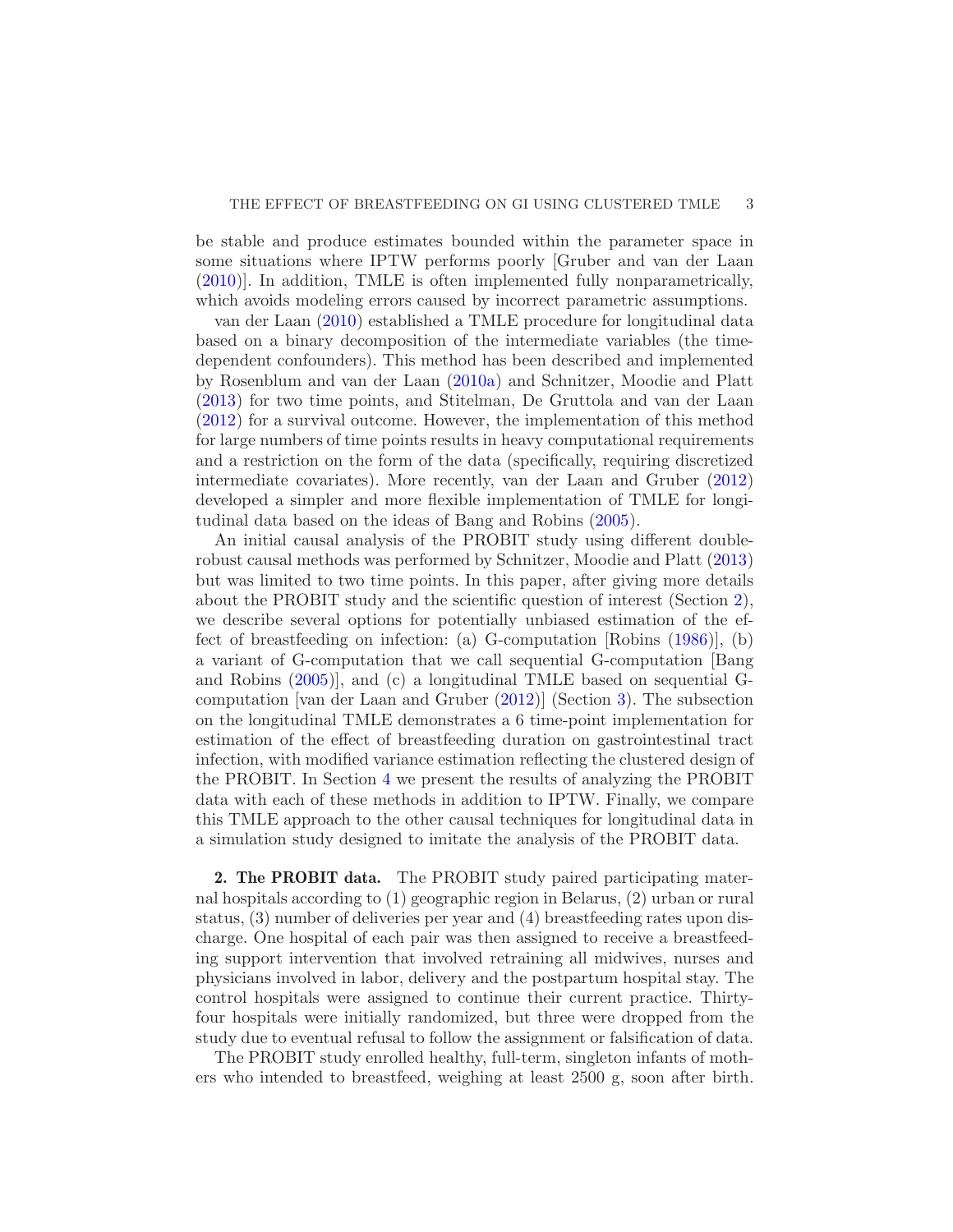#### Table 1

<span id="page-3-0"></span>Characteristics at baseline of the 17,046 mother-infant pairs in the PROBIT data set

| Characteristic           | <b>Summary</b> | N. missing     |                |
|--------------------------|----------------|----------------|----------------|
| Numeric variables        | Median         | $IQR^a$        |                |
| Age of mother (years)    | 23             | (21, 27)       |                |
| N. previous children     | $\theta$       | (0,1)          |                |
| Gestational age (months) | 40             | (39, 40)       |                |
| Infant weight $(kg)$     | 3.4            | (3.2, 3.7)     |                |
| Infant height (cm)       | 52.00          | (50.00, 53.00) |                |
| Apgar $score^b$          | 9              | (8,9)          | $\overline{5}$ |
| Head circumference (cm)  | 35             | (34, 36)       | 3              |
| Binary variables         | N.             | %              |                |
| Smoked during pregnancy  | 389            | 2.28           |                |
| History of allergy       | 750            | 4.40           |                |
| Male child               | 8827           | 52             |                |
| Cesarean                 | 1974           | 12             |                |
| Mother's education       |                |                | $\overline{2}$ |
| Some high school         | 663            | $\overline{4}$ |                |
| High school              | 5497           | 32             |                |
| Some university          | 8568           | 50             |                |
| University               | 2316           | 14             |                |
| Geographic region        |                |                |                |
| East Belarus, urban      | 5615           | 33             |                |
| East Belarus, rural      | 2706           | 16             |                |
| West Belarus, urban      | 4380           | 26             |                |
| West Belarus, rural      | 4343           | 25             |                |

a IQR: inter-quartile range.

<sup>b</sup>The Apgar score is an assessment of newborn health (range  $1-10$ ) where  $8+$  is vigorous, 5–7 is mildly depressed and 4− is severely depressed [Finster and Wood [\(2005](#page-21-5))]. A range of 5–10 was observed in PROBIT due to entry restrictions on weight and health at baseline.

Follow-up visits were scheduled at 1, 2, 3, 6, 9 and 12 months of age to record various measures of health and size, including number of gastrointestinal infections over each time interval. At each follow-up visit, it was established whether the mother continued to breastfeed.

Within the 31 hospitals, 17,046 mother/infant pairs were recruited into the trial. Of these, ten were missing necessary baseline information and were removed from the analysis. The remaining 17,036 subject pairs were used in the analysis. Characteristics of the complete data set (including missing data summaries) are presented in Table [1.](#page-3-0) Within the hospitals, the number of recruited patients varied between 232 and 1180 with median 471.

Measured baseline potential confounders of the effect of breastfeeding on infection (and predictors of outcome) were chosen to be mother's education, mother's smoking status during pregnancy, mother's age, family history of allergy, number of previous children, whether the birth was by cesarean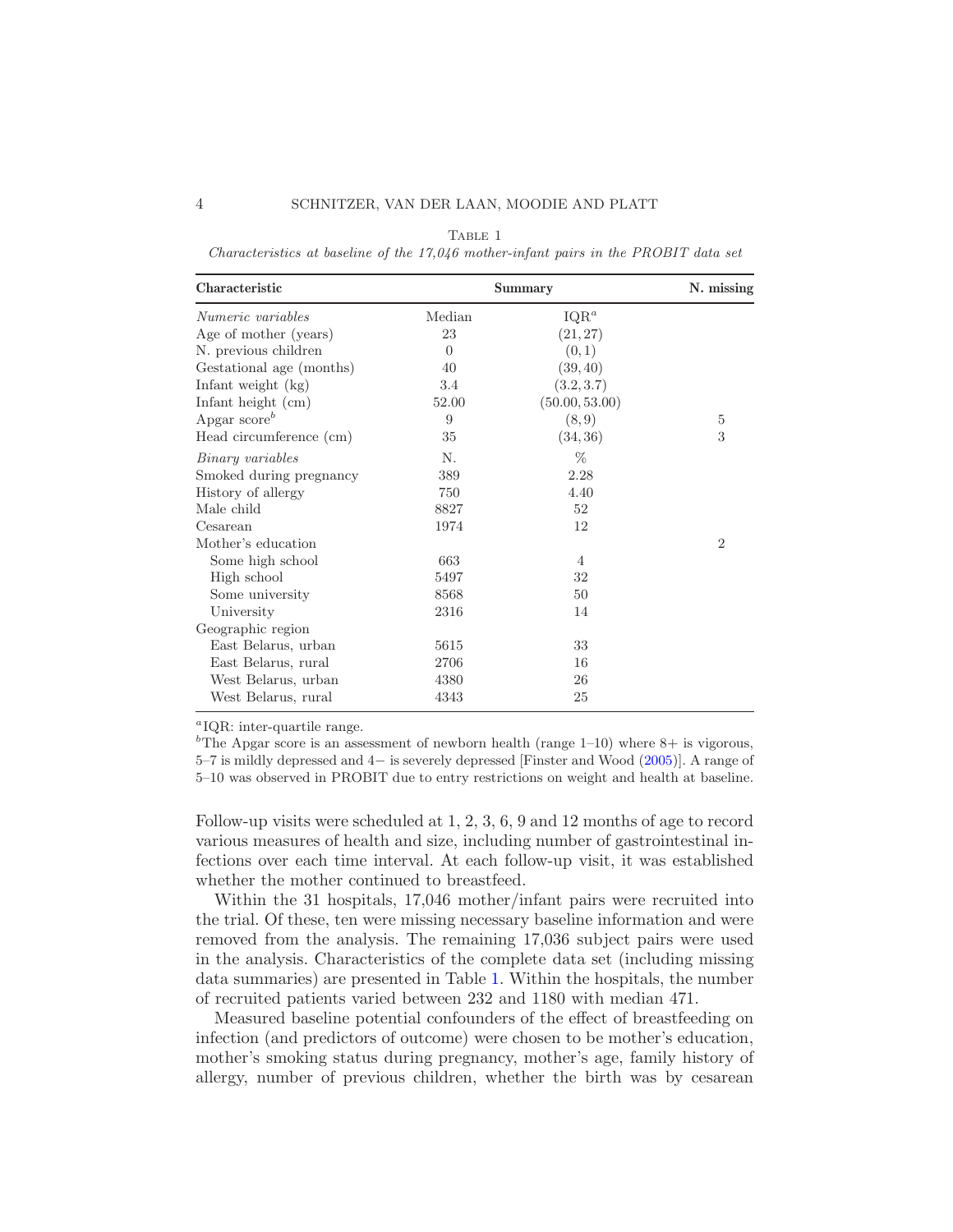## THE EFFECT OF BREASTFEEDING ON GI USING CLUSTERED TMLE 5

<span id="page-4-0"></span>

| Time point         |        | $\overline{2}$ | 3      | 4    | $\frac{5}{2}$ | 6     |
|--------------------|--------|----------------|--------|------|---------------|-------|
| Month              |        | $\overline{2}$ | 3      | 6    | 9             | 12    |
| N. censored        | 284    | 500            | 326    | 491  | 717           | 139   |
| Cumulative N.      | 284    | 784            | 1110   | 1601 | 2318          | 2457  |
| Cumulative $\%$    | 1.66   | 4.60           | 6.52   | 9.40 | 13.61         | 14.42 |
| N. with infections | 171    | 232            | 230    | 443  | 518           | 408   |
| N. of infections   | 173    | 235            | 236    | 472  | 544           | 439   |
| N. breastfeeding   | 15,392 | 13,128         | 10,765 | 6893 | 4717          |       |

TABLE 2 Censoring, number of infections and mothers still breastfeeding by time point

section, gender of child, gestational age, Apgar score for health of the newborn, geographic region, and the weight, height, head circumference at birth, and hospital. The hospital (or cluster) was included in the set of potential confounders because the conditions of the hospital frequented by a patient can affect both their infant's health outcome and their decision to continue breastfeeding. In addition, since similar patients may be clustered within a hospital, hospital may act as a proxy for unmeasured baseline characteristics.

The hypothetical intervention of interest for this analysis was breastfeeding up until a given time. The binary intermediate variable at a given time was whether or not gastrointestinal infection occurred in the interval immediately preceding the time point. The outcome is the total number of infections occurring up until 12 months of age.

A subject was defined as censored at the first visit where information required in the analysis was missing. The number of censored subjects at each time point is described in Table [2.](#page-4-0) Absenteeism or study drop-out are often dependent on subject-specific characteristics and current health, which is why adjustment for censoring was considered necessary.

At each visit, the number of gastrointestinal infections since the last visit were counted. In addition, breastfeeding status at that time was obtained. There is therefore uncertainty about exact time-ordering of each infection and breastfeeding cessation within a time interval. By defining the exposure as breastfeeding status at time-point  $t$ , we can consider that this intervention point occurs after infection counts measured over the previous interval. With six visits, and the outcome assessed at the sixth visit, this means that only the first five exposure nodes are considered in the analysis. However, we observe six censoring times (occurring before each of the six follow-up times). Figure [1](#page-5-1) gives a graphic display of the time-ordering of the observed data.

Intermediate infections were considered to be an important time-varying confounder because mothers were less likely to continue breastfeeding when their infant became ill. Therefore, even if breastfeeding has absolutely no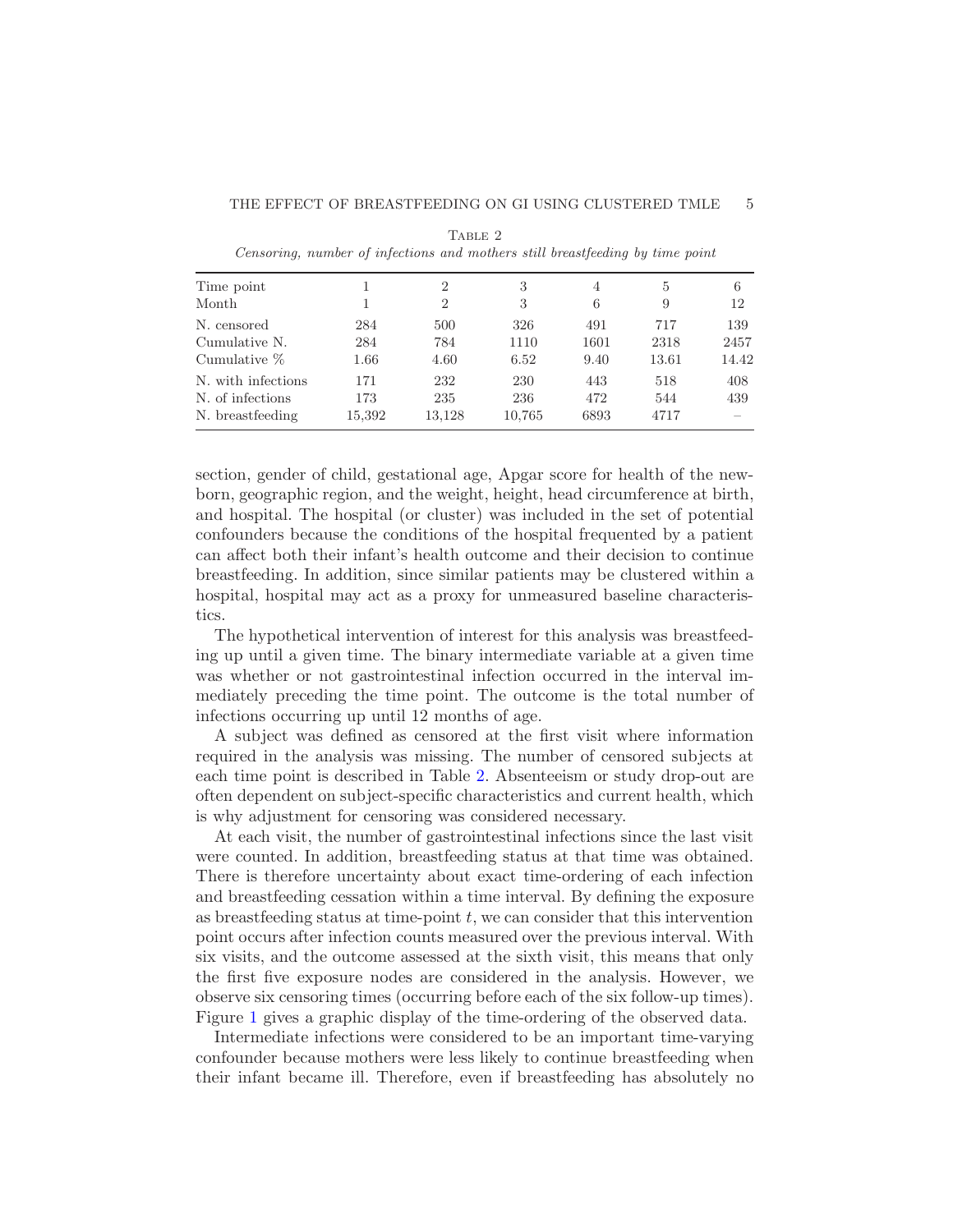

<span id="page-5-1"></span>Fig. 1. Time-ordering of the variables in the PROBIT study. Data were collected at baseline and six follow-up times. At each follow-up time point, breastfeeding status  $(A_t)$ and presence of infection over the past interval  $(L_t)$  were noted. Censoring occurring at time t  $(C_t = 1)$  indicates that later breastfeeding and infection status were not observed.

effect on infection, ignoring this confounding effect would make it seem like infants who experienced infections were also breastfed for shorter periods of time. Table [2](#page-4-0) also shows a summary of the infection counts at each time point. Few children experienced more than one infection during a given time interval, so the time-dependent confounder was summarized as a binary indicator of infection. However, we used the true number of infection counts for the outcome.

<span id="page-5-0"></span>3. Estimation for longitudinal data. As in the PROBIT study, suppose we observe longitudinal information from n individuals of the form  $O =$  $(W, C_1, L_1, A_1, C_2, L_2, \ldots, L_{K-1}, A_{K-1}, C_K, Y)$ . Let K be the total number of follow-up visits, and the subscripts on each variable indicate the visit at which that variable was measured. The variable  $W$  is the collection of potentially confounding variables at baseline. The variables  $C_t, t = 1, \ldots, K$ , indicate whether a subject has been censored before the tth time point. Intermediate infection was represented by  $L_t, t = 1, \ldots, K - 1$ , indicating whether the infant had any gastrointestinal infections between time-points  $t-1$  and t. If a subject has been censored, define their missing  $L_t$  and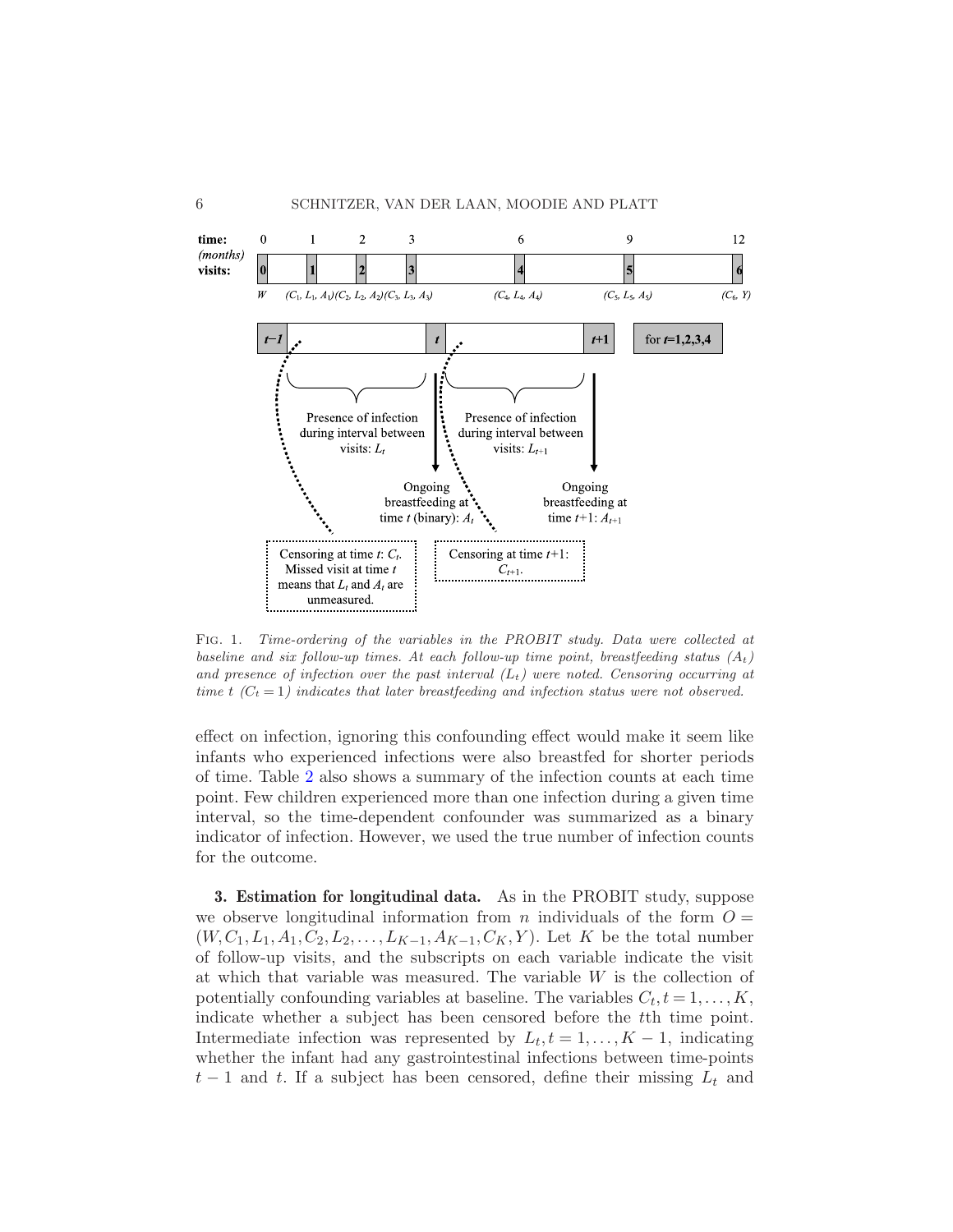Y values to be zero. The variables  $A_t, t = 1, \ldots, K - 1$ , denote breastfeeding status at time-point  $t(A_t = 1$  means continued breastfeeding). The outcome  $Y$  is the total number of infections accrued up until and including visit  $K$ . For any time-dependent variable X, we will use  $\bar{X}_t = (X_1, \ldots, X_t)$  to denote the history of X up to and including  $X_t$ .

Let  $\bar{a} = (a_1, a_2, \ldots, a_{K-1})$  denote a fixed breastfeeding regimen. For instance, breastfeeding past the first time period, then stopping before the second would be written as  $(1, 0, 0, \ldots, 0)$ . Because breastfeeding is approximately monotone, the regimens of interest are equivalent to a corresponding duration of breastfeeding. Following the Neyman–Rubin model [Rubin [\(1974\)](#page-22-7)], define the counterfactual variable  $L_t^{\bar{a}}$  as the observation  $L_t$  that an individual would have had if they had followed the breastfeeding regimen  $\bar{a}$  and remained uncensored. Similarly,  $Y^{\bar{a}}$  is the counterfactual number of infections that would have been observed under breastfeeding regimen  $\bar{a}$ . The target of inference is the marginal mean counterfactual outcome, denoted  $\psi_{\bar{a}} = E(Y^{\bar{a}})$ . The standard causal missing data problem arises from observing each individual under only one breastfeeding regimen.

<span id="page-6-0"></span>3.1. The G-computation method. G-computation [Robins [\(1986\)](#page-22-0), Snowden, Rose and Mortimer [\(2011](#page-22-8))] is a likelihood-based approach to estimating a causal parameter. It is often described as a substitution estimator because it takes a fit of the likelihood and substitutes it into a function to get an estimate of the parameter of interest. Suppose our observed data O consist of n independently and identically distributed draws from a true underlying distribution  $f(0)$ . This density may be decomposed corresponding to the time-dependent structure of the data as

$$
f(O) = Q_Y(Y | \bar{C}_K, \bar{A}_{K-1}, \bar{L}_{K_1}) \prod_{t=1}^{K-1} Q_{L_t}(L_t | \bar{C}_t, \bar{A}_{t-1}, \bar{L}_{t-1}, W) Q_W(W)
$$
  

$$
\times \prod_{t=1}^{K-1} g_{A_t}(A_t | \bar{L}_t, \bar{C}_t, \bar{A}_{t-1}, W) \prod_{t=1}^{K} g_{C_t}(C_t | \bar{A}_{t-1}, \bar{L}_{t-1}, \bar{C}_{t-1}, W),
$$

where  $Q$  is the joint conditional distribution of the Y,  $L_t$  and W variables that can be decomposed into conditional distributions  $Q_Y, Q_{L_t}, t = 1, \ldots, K$ , and  $Q_W$ . Similarly, g is the conditional distribution of the exposure and censoring variables that can be decomposed into  $g_{A_t}, t = 1, \ldots, K - 1$ , and  $g_{C_t}, t = 1, \ldots, K.$ 

Given a fixed breastfeeding regimen,  $\bar{a}$ , we can define the distribution  $Q^{\bar{a}}$ of the corresponding counterfactual variables  $Y^{\bar{a}}, \bar{L}_K^{\bar{a}}, W$  (under the causal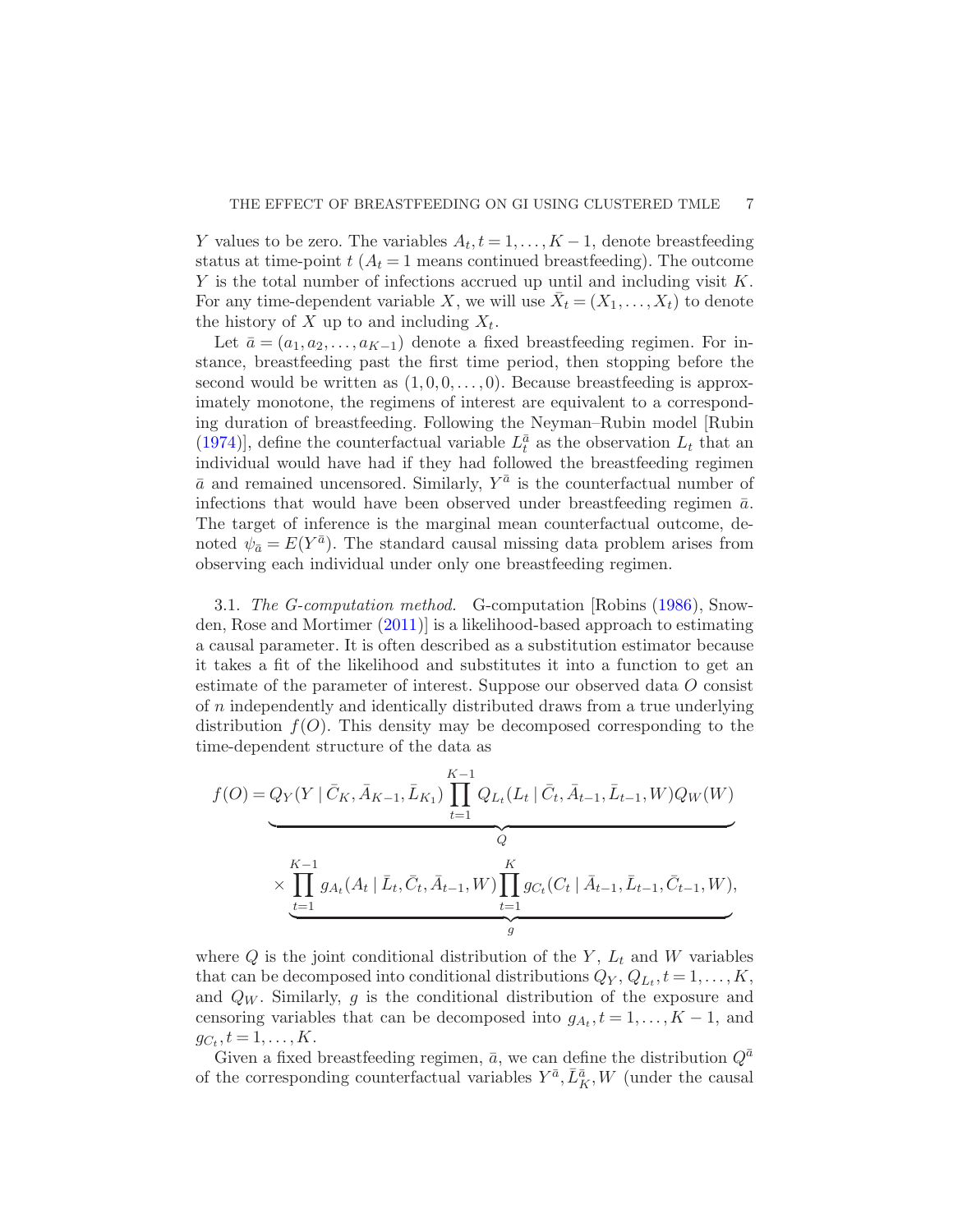assumptions of consistency and sequential ignorability discussed in Section  $4.1$ ) as

$$
Q^{\bar{a}}(Y^{\bar{a}}, \bar{L}_K^{\bar{a}}, W) = Q_Y(Y | \bar{C}_K = 0, \bar{A}_{K-1} = \bar{a}_{K-1}, \bar{L}_{K-1}, W)
$$
  
 
$$
\times \prod_{t=1}^{K-1} Q_{L_t}(L_t | \bar{C}_t = 0, \bar{A}_{t-1} = \bar{a}_{t-1}, \bar{L}_{t-1}, W) Q_W(W),
$$

where  $\bar{a}_t = (a_1, \ldots, a_t)$  is the component of the fixed regime up until timepoint  $t$ . The targeted parameter of interest, specifically the marginal mean under a fixed breastfeeding regimen  $\bar{a}$ , can then be described as  $\tilde{\psi}_{\bar{a}} = E_Q Y^{\bar{a}}$ where the expectation is taken under  $Q^{\bar{a}}$ .

Because the intermediate variables  $L_t, 1 \le t \le K - 1$ , are binary, the expression for  $\psi_{\bar{a}} = E_Q Y^{\bar{a}}$  simplifies to

<span id="page-7-0"></span>
$$
\psi_{\bar{a}} = \int_{W} \sum_{l_1 = \{0,1\}} \cdots \sum_{l_{K-1} = \{0,1\}} E(Y \mid C_K = 0, \bar{A}_{K-1} = \bar{a}, \bar{L}_{K-1} = \bar{l}_{K-1}, W)
$$
  
\n
$$
\times \Pr(L_{K-1} = l_{K-1} \mid \bar{C}_{K-1} = 0,
$$
  
\n
$$
\bar{A}_{K-2} = \bar{a}_{K-2}, \bar{L}_{K-2} = \bar{l}_{K-2}, W) \cdots
$$
  
\n
$$
\times \Pr(L_1 = l_1 \mid C_1 = 0, W) Q_W(W) dW.
$$

Each component of the above expression can be estimated from the observed data. Only the conditional mean of Y and the conditional probabilities for  $L_t, 1 \le t \le K$ , must be fit to produce a G-computation estimate. The mean and the conditional probabilities can be estimated using any parametric method as desired.

To obtain an estimate of the parameter using G-computation, first get a prediction of each conditional expectation and probability in equation [\(1\)](#page-7-0) for each subject, i. The  $Q_W$  can be estimated using the empirical density so that  $Q_W(w_i) = 1/n$  for each subject (with baseline variables  $w_i$ ). Then, the predicted values for the conditional expectation and probabilities are combined according to equation  $(1)$ , where the integral is replaced by summation over all subjects, i.

G-computation does not rely on the full specification of the density Q. However, it requires correct specification of the conditional models for the mean and each of the probabilities in order to obtain unbiased estimation of the parameter  $\psi_{\bar{a}}$ . No closed form or asymptotic result is available for the G-computation standard error, so using a nonparametric bootstrap is often suggested [Snowden, Rose and Mortimer [\(2011\)](#page-22-8)]. To properly assess the variance in the clustered design, the analyst might use the pairs clustered bootstrap [Cameron, Gelbach and Miller [\(2008](#page-21-6))] by resampling clusters instead of individuals.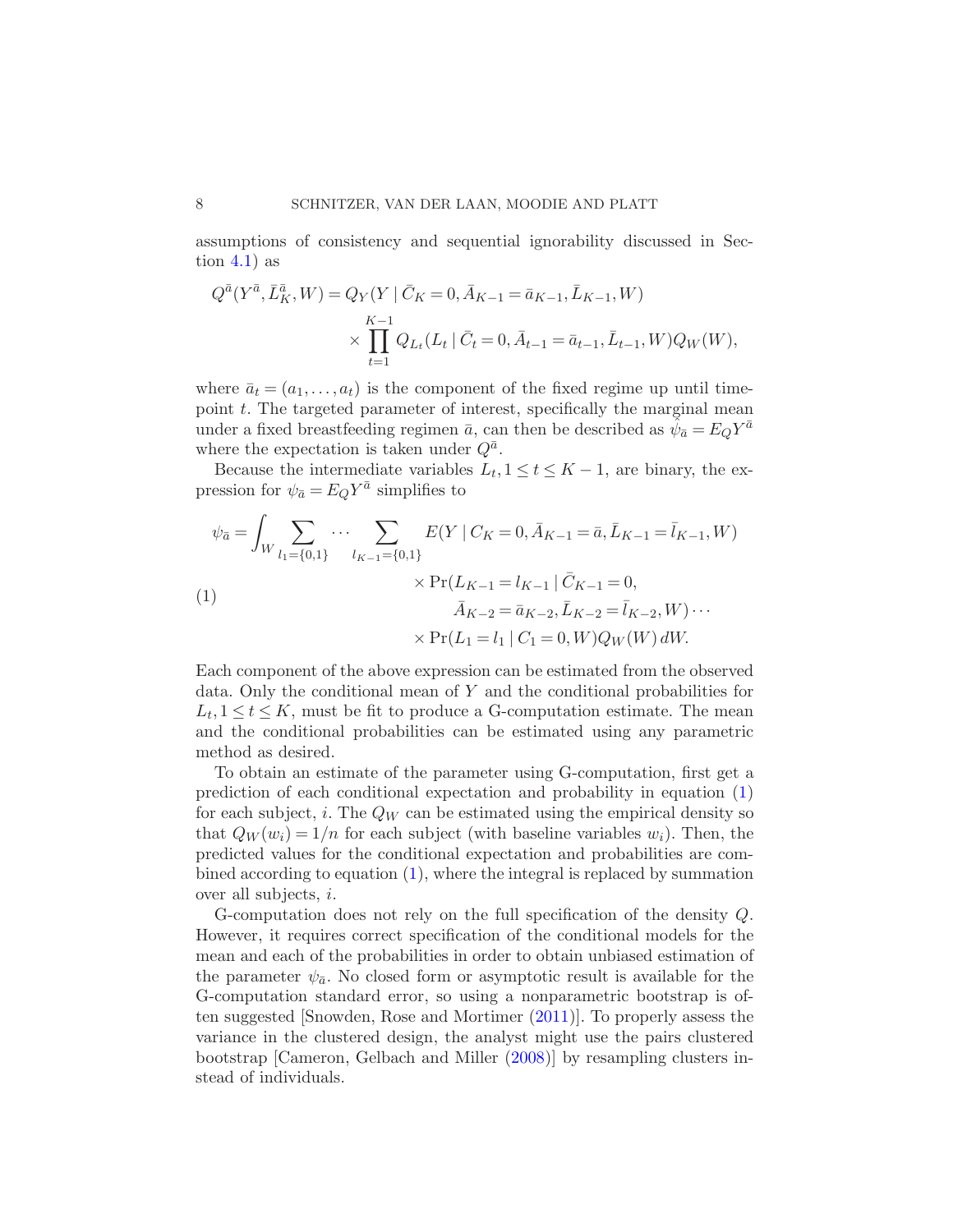<span id="page-8-0"></span>3.2. Sequential G-computation formulation. As suggested by Bang and Robins [\(2005](#page-21-3)) and used by van der Laan and Gruber [\(2012\)](#page-23-3), an alternative decomposition of the parameter of interest, and therefore an alternative to the standard likelihood G-computation, can be constructed by taking sequential expectations of the outcome. Their result is an application of the property of iterated expectations.

Under the causal assumptions of sequential exchangeability and consistency, the marginal mean under breastfeeding regime  $\bar{a}$  and no censoring can be reexpressed as

(2)  
\n
$$
\psi_{\bar{a}} = E(Y^{\bar{a}})
$$
\n
$$
= E\{E(Y \mid C_K = 0, \bar{A}_{K-1} = \bar{a}_{K-1}, \bar{L}_{K-1}, W)\}
$$
\n
$$
= E[E\{E(Y \mid C_K = 0, \bar{A}_{K-1} = \bar{a}_{K-1}, \bar{L}_{K-1}, W) \mid C_K = 0, \bar{A}_{K-2} = \bar{a}_{K-2}, \bar{L}_{K-2}, W\}]
$$

by sequentially breaking up the expectations into nested conditional expectations. This decomposition of the expectations is continued until the outermost expectation is only conditional on W.

In order to obtain an estimate of the parameter using this decomposition, a model must be fit for each level of conditioning, beginning with the innermost expectation. To more easily refer to each model fit, van der Laan and Gruber [\(2012](#page-23-3)) described the conditional models of the counterfactuals iteratively. Let

$$
\bar{Q}_K = E(Y \mid C_K = 0, \bar{A}_{K-1} = \bar{a}_{K-1}, \bar{L}_{K-1}, W)
$$

be the outcome expectation conditional on the full history, for those who followed the regime  $\bar{a}$  and were fully observed. The fit  $Q_K$  is obtained using a conditional modeling method. Then, recursively define

$$
\bar{Q}_t = E(\bar{Q}_{t+1} | C_t = 0, \bar{A}_{t-1} = \bar{a}_{t-1}, \bar{L}_{t-1}, W), \qquad t = K - 1, \dots, 2,
$$
  

$$
\bar{Q}_1 = E(\bar{Q}_2 | W)
$$

for each successive nested expectation. The overbar in  $\overline{Q}_t$  denotes a mean.

This alternative decomposition of the parameter can be used to compute an estimate of the parameter of interest using the following algorithm. It is done by producing model fits for each of the  $\overline{Q}_t$ 's, obtaining predictions for each individual, and then taking a mean of  $\overline{Q}_1$  over all participants. Specifically, the estimation algorithm proceeds as follows:

1. First, model the outcome Y given all of the covariate history, for only those completely uncensored subjects with observed breastfeeding regime  $\bar{A}_{K-1} = \bar{a}_{K-1}$ . This can be done using logistic regression or any appropriate prediction method. (Alternatively, a general conditional expectation conditional on  $A_{K-1}$  can be fit using all uncensored subjects and then evaluated at  $\bar{a}_{K-1}$  in order to smooth over all observations.)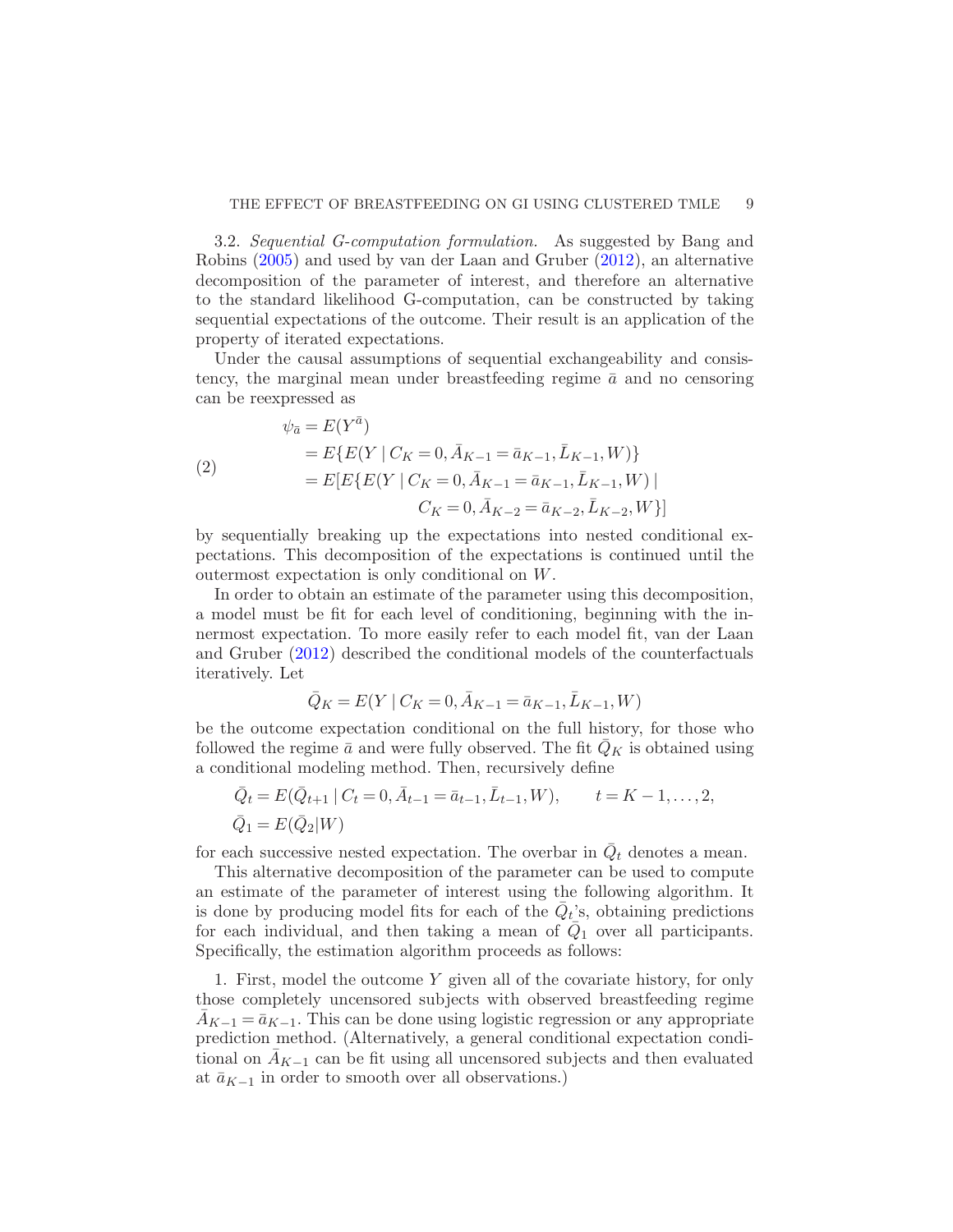2. Then, using the model produced in (1), predict the conditional outcome for all subjects (including those censored), resulting in the fit  $Q_{K,n}$ .

Then, iteratively for  $t = K, \ldots, 2$ ,

3. Fit a model for  $\overline{Q}_{t,n}$  from the previous step conditional on covariates  $\bar{L}_{t-1}$  using only subjects uncensored up until time  $t-1$  (i.e., subjects with  $C_{t-1} = 0$ ) with observed breastfeeding status  $\bar{A}_{t-2} = \bar{a}_{t-2}$ . (Again, this model can be alternatively fit using all uncensored subjects, conditioning on  $\bar{A}_{t-2}$ , and then evaluating at  $\bar{a}_{t-2}$ .

4. For all subjects, predict a new conditional outcome from this last model, producing the fit  $\overline{Q}_{t-1,n}$ .

Repeat steps 3 and 4 for each time point (going backward in time) until predictions  $\overline{Q}_{1,n}$  are obtained for the outcome conditional on only the baseline covariates, W. The parameter estimate is then obtained by taking a mean of  $\overline{Q}_{1,n}$  over all observations. As in the previous G-computation method, variance estimates are computed using bootstrap cluster resampling. Note that the above procedure does not depend on the type or dimension of the variables  $L_t$  and W, and fits one model per time point (where there is an intervention or censoring).

3.3. Efficient estimation for longitudinal data. Both G-computation algorithms described here require correct specification of different decompositions of the underlying data generating form. Alternatively, efficient semiparametric estimation allows for root- $n$  consistent estimation with the added benefit of double robustness [van der Laan and Robins [\(2003\)](#page-23-0), Tsiatis [\(2006\)](#page-22-9)]. Briefly, influence curves are weighted score functions that contain all of the information about the asymptotic variance of the related estimator. The efficient influence curve for a given parameter is the influence curve that reaches the minimal variance bound. One possible way of obtaining efficient semiparametric inference is to estimate the components of the efficient influence curve and then use it as an estimating equation by setting it equal to zero and solving for the target parameter.

Corresponding to the original G-computation factorization of the likelihood, van der Laan  $(2010)$  derived a representation of the efficient influence curve for a longitudinal form with binary intermediate variables. Similarly, Stitelman, De Gruttola and van der Laan [\(2012\)](#page-22-6) modified the corresponding theory for survival data. The alternative formulation for the efficient influence curve was developed by Bang and Robins [\(2005](#page-21-3)) and used by van der Laan and Gruber [\(2012](#page-23-3)), allowing for a general longitudinal form and much easier estimation procedures for higher-dimensional or more complex longitudinal data.

Let  $\bar{g}_t, t = 2, \ldots, K$ , be the probability associated with obtaining a given history of breastfeeding  $\bar{a}$  up until time  $t - 1$  and no censoring up until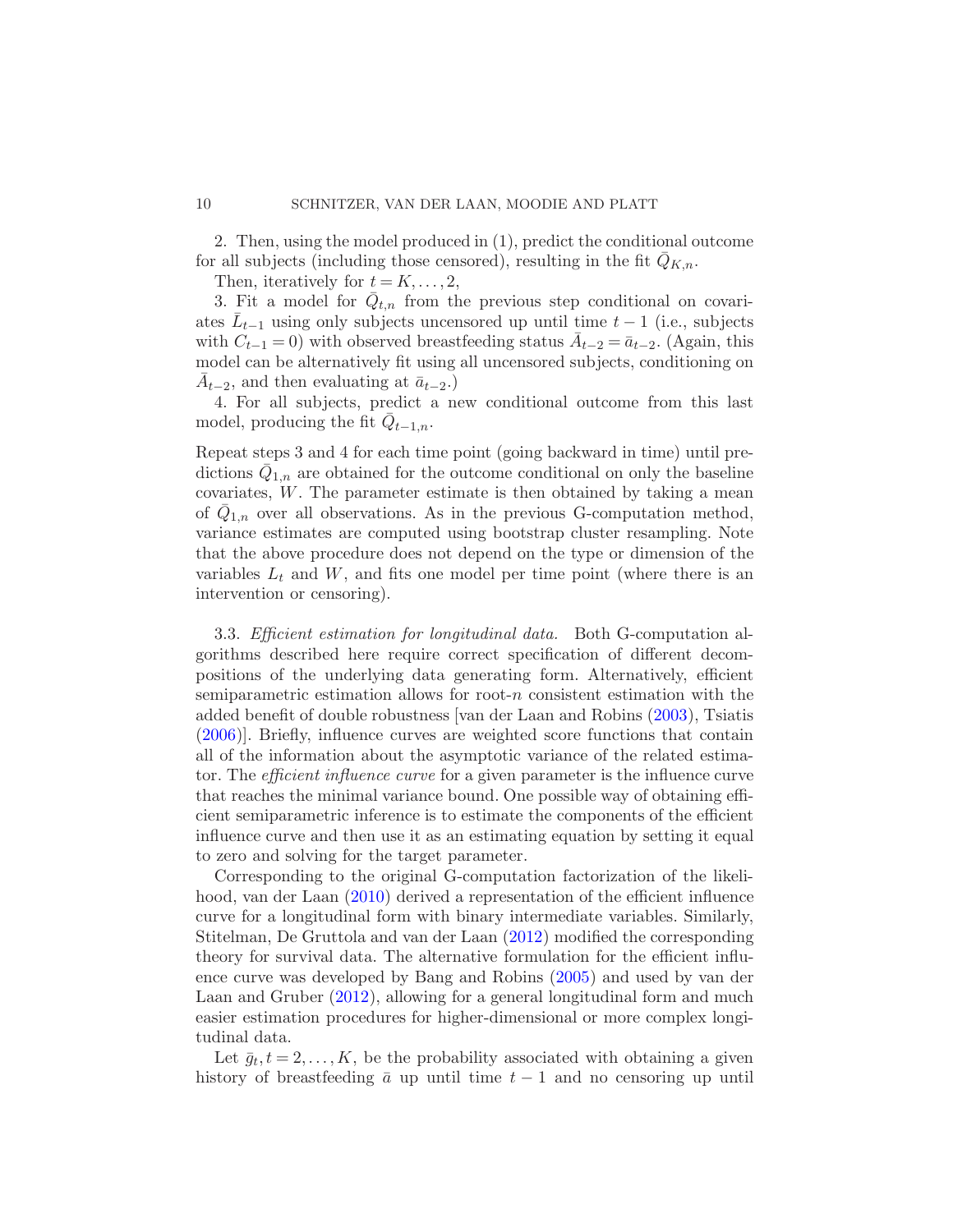time-point t, conditional on the observed history  $\bar{L}_{t-1}$  and W. Specifically, let

<span id="page-10-0"></span>
$$
\bar{g}_t(\bar{L}_{t-1}, W)
$$
\n
$$
= \Pr(C_1 = 0 | W)
$$
\n(3)\n
$$
\times \prod_{k=2}^t \{ \Pr(C_k = 0 | \bar{A}_{k-1} = \bar{a}_{k-1}, C_{k-1} = 0, \bar{L}_{k-1}, W) \times \Pr(A_{k-1} = a_{k-1} | \bar{A}_{k-2} = \bar{a}_{k-2}, C_{k-1} = 0, \bar{L}_{k-1}, W) \}
$$

for  $t = 2, ..., K$ , and where  $A_0$  and  $a_0$  are null sets. Further, let  $\bar{g}_1(W)$  =  $Pr(C_1 = 0 | W)$  be the probability of being uncensored at the first time point, conditional on baseline covariates, W. These probabilities can be estimated using logistic regression, for instance. As derived and explained for a general longitudinal structure in van der Laan and Gruber [\(2012](#page-23-3)), the efficient influence curve  $D(O)$  for a fixed  $\bar{a}$  can then be written recursively for the PROBIT data as the sum of the components

$$
D_t = \frac{I(\bar{A}_{t-1} = \bar{a}_{t-1}, C_t = 0)}{\bar{g}_t} (\bar{Q}_{t+1} - \bar{Q}_t) \quad \text{for } t = K, ..., 2,
$$
  
(4) 
$$
D_1 = \frac{I(C_1 = 0)}{\bar{g}_1} (\bar{Q}_2 - \bar{Q}_1) \quad \text{and}
$$

$$
D_0 = (\bar{Q}_1 - \psi_{\bar{a}}),
$$

where  $Q_{K+1} = Y$  is defined for notational convenience (and the dependencies of some components repressed).  $I(\cdot)$  is an indicator function.

With each of the  $\bar{g}_t$  and  $\bar{Q}_t$  components estimated using any given prediction method, the parameter  $\psi_{\bar{a}}$  can be estimated by setting the sum of the  $K+1$  components equal to zero and solving for  $\hat{\psi}_{\bar{a}}$ . In addition to being efficient, such an estimator is double robust: it is consistent if either the models for  $\overline{Q}_t, t = 1, \ldots, K$ , or the models for  $\overline{g}_t, t = 1, \ldots, K$ , contain the truth.

3.4. TMLE using the alternative G-computation formulation. The sequential G-computation method described in Section [3.2](#page-8-0) is a substitution estimator because it is a function of a component of the likelihood, specifically the nested conditional expectations,  $\overline{Q}_t$ . The general TMLE procedure begins with some choice of substitution estimator, but modifies this estimator by updating the fits of the conditional expectations in order to produce a parameter estimate that satisfies the equation of the efficient influence curve set equal to zero. This parameter estimate is efficient and double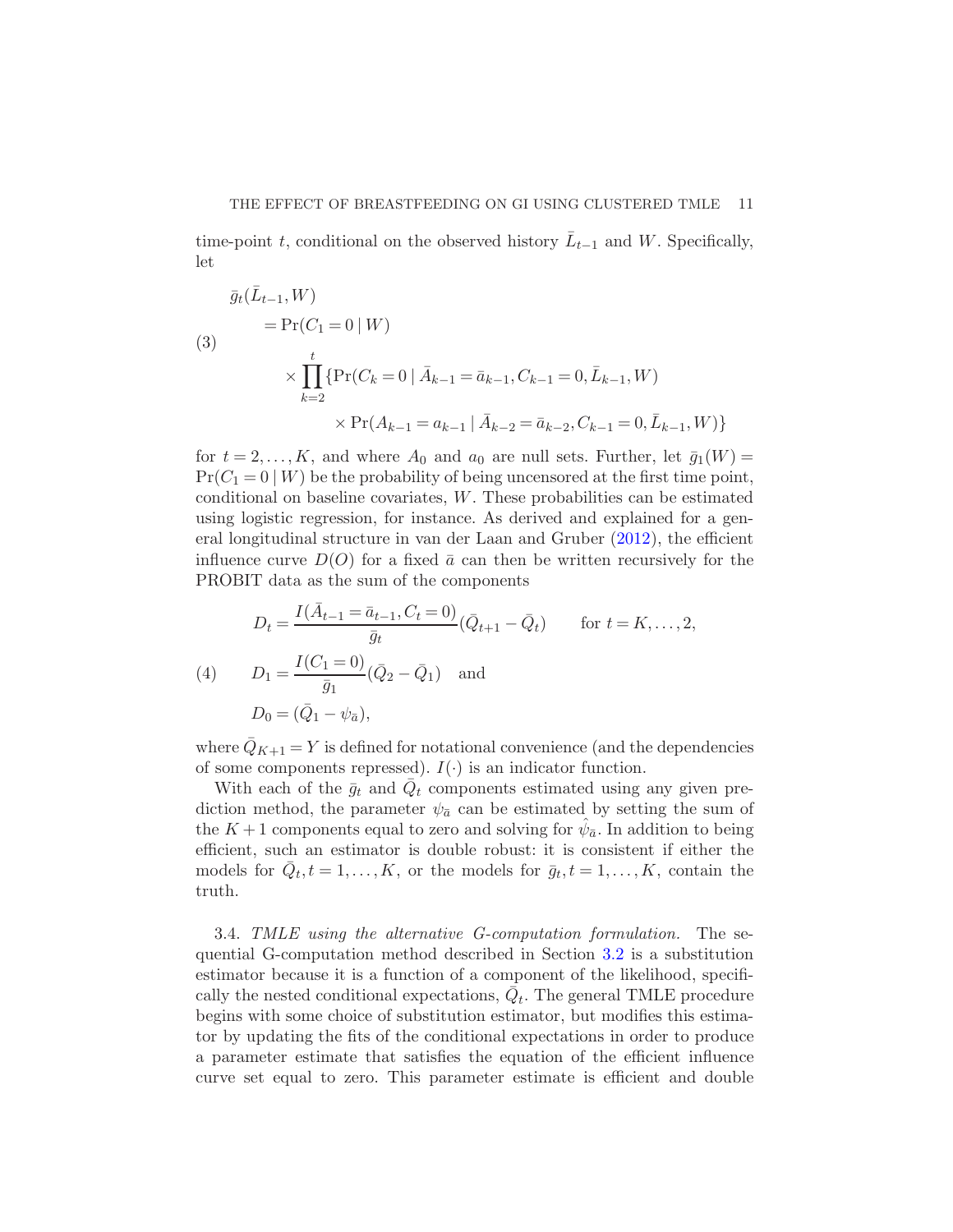robust. The general TMLE procedure has been described previously, for example, by van der Laan and Rubin [\(2006](#page-23-1)), Gruber and van der Laan [\(2010](#page-21-4)), Rosenblum and van der Laan [\(2010b\)](#page-22-10).

Details regarding the construction of the sequential longitudinal estimator are given by van der Laan and Gruber [\(2012\)](#page-23-3). The first step in the TMLE procedure is to fit the conditional densities  $\{\overline{Q}_t, t = 1, \ldots, K\}$  using a method of choice. For the update step, the logistic loss function is chosen even for our case of an integer-valued outcome (which is reduced to proportions by shifting and scaling the vector to  $[0, 1]$  due to the boundedness properties of the inverse of its canonical link function. The logistic loss becomes particularly valuable when there is sparsity at certain levels of the covariates or exposure [Gruber and van der Laan [\(2010](#page-21-4))].

The next step is to fluctuate each of the initial density estimates  $\{\bar{Q}_{t,n}, t =$  $K, \ldots, 1$ , starting at  $t = K$ , with respect to a new parameter,  $\varepsilon_t$ . A subscript  $n$  will be used to denote a fitted value. The fluctuation function for each  $\bar{Q}_t(\varepsilon_t)$  can be described as

<span id="page-11-0"></span>(5) 
$$
\text{logit}\,\bar{Q}_t^1(\varepsilon_t) = \text{logit}\,\bar{Q}_t + \varepsilon_t G_t, \qquad t = 1,\ldots,K,
$$

for some expression  $G_t$ . Again letting  $\overline{Q}_{K+1} = Y$ , the estimate for  $\varepsilon_t$  is found by minimizing the empirical mean of the logistic loss function

<span id="page-11-1"></span>(6) 
$$
\mathcal{L}\{\bar{Q}_t^1(\varepsilon_t)\} = -[\bar{Q}_{t+1}\log{\{\bar{Q}_t^1(\varepsilon_t)\} + (1 - \bar{Q}_{t+1})\log{\{1 - \bar{Q}_t^1(\varepsilon_t)\}}}],
$$

which is equivalent to solving the empirical mean score (or derivative of the loss function) at zero. This requires that the function  $G_t$  be defined and estimated.

According to the general TMLE procedure, the above fluctuation function in equation [\(5\)](#page-11-0) is required to satisfy two conditions: (1) the fluctuation function must reduce to the original density when  $\varepsilon_t = 0$ , and (2) the derivative with respect to  $\varepsilon_t$  of the loss function at  $\varepsilon_t = 0$  must linearly span the efficient influence curve. The first condition is clearly satisfied when  $\varepsilon_t = 0$ . Taking the derivative of the loss function in equation [\(6\)](#page-11-1) with respect to  $\varepsilon_t$ gives

$$
\frac{d\mathcal{L}(\bar{Q}_{t,n}^1(\varepsilon_t))}{d\varepsilon_t}\bigg|_{\varepsilon_t=0} = G_t \times (\bar{Q}_{t+1} - \bar{Q}_t), \qquad t = 1,\ldots,K.
$$

Therefore, the score spans the efficient influence curve when  $G_t$  is defined as

$$
G_t(C_t, \bar{A}_{t-1}, \bar{L}_{t-1}, W) = \frac{I(C_t = 0, \bar{A}_{t-1} = \bar{a}_{t-1})}{\bar{g}_t}.
$$

The covariate  $G_t$  is often described as "clever" because it allows the score to span the efficient influence curve.

The update step is carried out by minimizing the empirical mean of the loss function,  $\mathcal{L}\{\bar{Q}_{t,n}^1(\varepsilon_t)\}\,$  with respect to  $\varepsilon_t$ . This is equivalent to running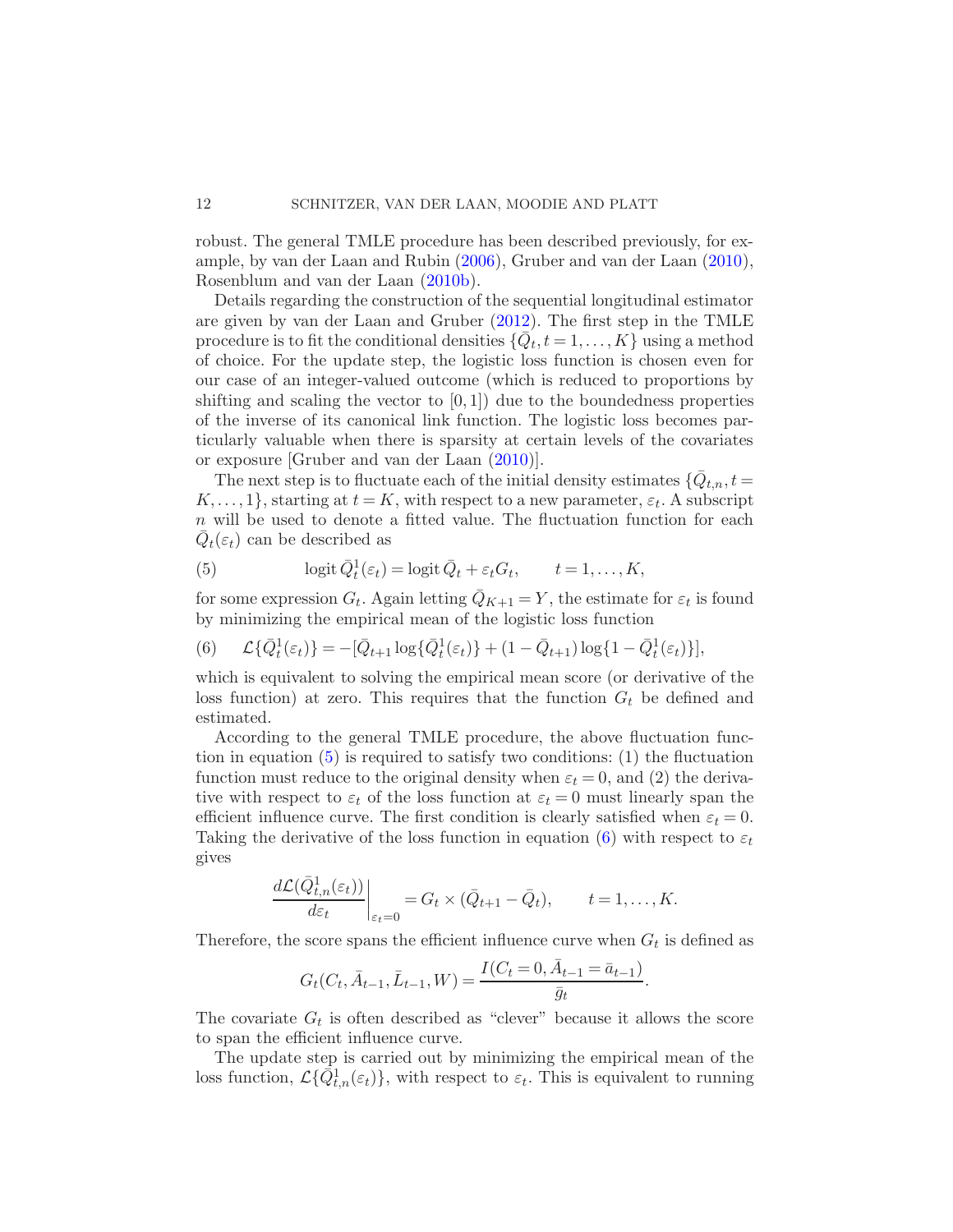<span id="page-12-0"></span>

| Method       | Required for<br>consistency | Robust to<br>data sparsity | Variance<br>estimate | Respects parameter<br>boundaries |
|--------------|-----------------------------|----------------------------|----------------------|----------------------------------|
| G-comp.      | CE                          |                            | BS                   |                                  |
| G-comp. seq. | NE.                         |                            | BS                   |                                  |
| <b>IPTW</b>  | propensity                  | $\times^*$                 | EIC/BS               | X                                |
| <b>TMLE</b>  | propensity or NE            |                            | EIC                  |                                  |

Table 3 Comparison of methods

CE: conditional expectations; NE: nested expectations; BS: bootstrap; EIF: efficient influence curve; propensity: the conditional probabilities of intervention (e.g., breastfeeding) and censoring. \*Improvement under weight stabilization.

the logistic regression in equation [\(5\)](#page-11-0): no intercept, with offset  $logit(\bar{Q}_{t,n})$ and unique covariate  $G_t(C_t, \bar{A}_{t-1}, \bar{L}_{t-1}, W)$ . Let  $\hat{\varepsilon}_t$  be the estimate of the coefficient for  $G_t$ , which is the maximum likelihood estimate (or, equivalently, the minimum loss-based estimate) for  $\varepsilon_t$ .

Once all of the densities have been updated to give  $\{\overline{Q}_{t,n}^1, t = K, \ldots, 1\},\$ the parameter  $\psi_{\bar{a}}$  is estimated as the mean of  $\bar{Q}_{1,n}^1$  over all subjects, that is,  $\hat{\psi}_{\bar{a}} = \frac{1}{n} \sum_i \bar{Q}_{1,n}^1(W = w_i)$  (where  $w_i$  is the observed baseline vector for subject  $i$ ).

This TMLE is double robust: it is consistent if either the models for  $\overline{Q}_t, t = 1, \ldots, K$ , or the models for  $\overline{g}_t, t = 1, \ldots, K$ , contain the truth. In addition, because of the usage of the logistic loss function and the corresponding fluctuation function in equation  $(5)$ , the parameter estimates are bounded, regardless of the size of the weights,  $\bar{g}_t^{-1}$ . This makes TMLE robust to certain kinds of data sparsity that cause large weights. A comparison of the fundamental qualities of the G-computation estimators, TMLE and IPTW, can be found in Table [3.](#page-12-0)

<span id="page-12-1"></span>3.4.1. TMLE procedure for the PROBIT data. We observed the following procedure in our estimation of the parameter  $\psi_{\bar{a}}$ , for a given breastfeeding regimen  $\bar{a}$ . As described above, our interpretation of the structure of the PROBIT data set is  $O = (W, C_1, L_1, A_1, C_2, L_2, \ldots, A_5, C_6, Y)$ . There are six intervention nodes: censoring can occur at any of them and breastfeeding status is assessed at  $t = 1, \ldots, 5$ . All subjects are initially breastfeeding, so breastfeeding regimen is equivalent to the total duration of breastfeeding. If a subject has been censored, impute their missing  $L_t$  and Y variables with zero values:

1. Fit models predicting breastfeeding and censoring (resp.) at each time point, conditional on all previous history. For each model, compute a predicted probability for each subject conditional on  $\bar{A}_t = \bar{a}_t$  and  $\bar{C}_t = 0$ .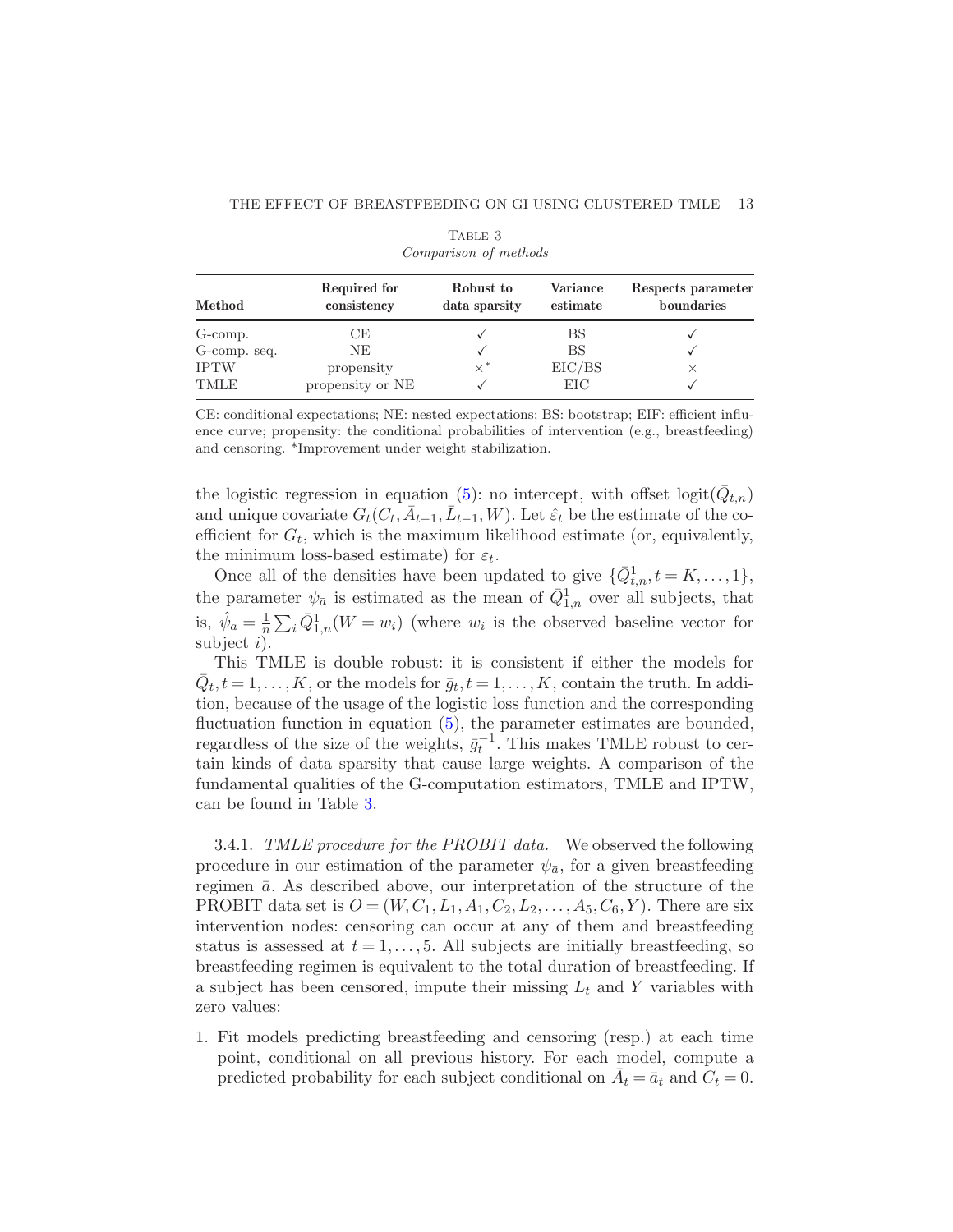# 14 SCHNITZER, VAN DER LAAN, MOODIE AND PLATT

- Given the monotone nature of breastfeeding, if  $\bar{a} = (1, 0, 0, 0, 0)$ , for instance, the predicted probability of not breastfeeding at time 3 will be one for all participants, since it is conditional on stopping before time 2.
- 2. Using the predictions from step 1, calculate the propensity score  $\bar{g}_{t,n}$  from equation [\(3\)](#page-10-0) for each subject.
- 3. Set  $\overline{Q}_{7,n} = Y$ , where Y is rescaled to [0,1]. Then, for  $t = 6, \ldots, 1$ ,
	- For the subset of subjects with  $\bar{A}_{t-1} = \bar{a}_{t-1}$  and  $C_t = 0$ , fit a model for  $E(\bar{Q}_{t+1,n} | \bar{L}_{t-1})$ . Using this model, predict the conditional outcome for all subjects and let this vector be denoted  $\overline{Q}_{t,n}$ .
	- Construct the "clever covariate"  $G_t(C_t, \overline{A}_{t-1}, \overline{L}_{t-1}, W) = I(C_t = 0,$  $\bar{A}_{t-1} = \bar{a}_{t-1})/\bar{g}_{t,n}.$
	- Update the expectation by running a no-intercept logistic regression with outcome  $\bar{Q}_{t+1,n}$ , the fit logit $(\bar{Q}_{t,n})$  as an offset and clever covariate  $G_t$  as the unique covariate. Let  $\hat{\varepsilon}_t$  be the estimated coefficient of  $G_t$ .
	- Update the fit of  $\overline{Q}_t$  by setting

$$
\bar{Q}_{t,n}^1 = \text{expit} \{ \text{logit}(\bar{Q}_{t,n}) + \hat{\varepsilon}_t G_t (\bar{A}_{t-1} = \bar{a}_{t-1}, C_t = 0, \bar{L}_{t-1}) \}
$$

and then obtain a predicted value of  $\overline{Q}_{t,n}^1$  for all subjects.

Note that the model for  $\overline{Q}_1$  is modeled using only subjects with  $C_1 = 0$ . The resulting fit  $\overline{Q}_{1,n}$  is only conditional on W and is estimated for all subjects.

4. Having fit  $\overline{Q}_{1,n}^1$  for each subject, take the mean. Rescale the mean (do the inverse of the original scaling of Y). This is the TMLE for  $\psi_{\bar{a}}$ .

The standard errors can be calculated using a sandwich estimator, which uses the influence curve to approximate the asymptotic variance. First, the value of the influence curve  $D(O)$  is estimated for each subject. The clusters  $Z_m$  are indexed by  $m = 1, ..., M$ . Let  $\rho_m = E(D_i D_j)$  for two elements in the cluster  $Z_m$  and let  $\sigma_m^2 = \text{Var}(D_i) = E(D_i^2)$  be the common variance for subjects in cluster  $Z_m$ . Assuming independence between the clusters and common variance for elements in a cluster, the large sample variance of the estimator is approximated using

$$
\sigma^2 = 1/n^2 E\left(\sum_{i=1}^n D_i\right)^2 = \frac{1}{n^2} \sum_{m=1}^M \sum_{i,j \in Z_m} E(D_i D_j) I(i \neq j) + E(D_i^2) I(i = j)
$$
  
= 
$$
\frac{1}{n^2} \sum_{m=1}^M n_m (n_m - 1) \rho_m + n_m \sigma_m^2,
$$

where  $n_m$  is the size of cluster  $Z_m$ . The supplemental article Schnitzer et al. [\(2014\)](#page-22-11) contains details about the form of the influence curve under clustering. The expectations can be estimated by taking the empirical covariance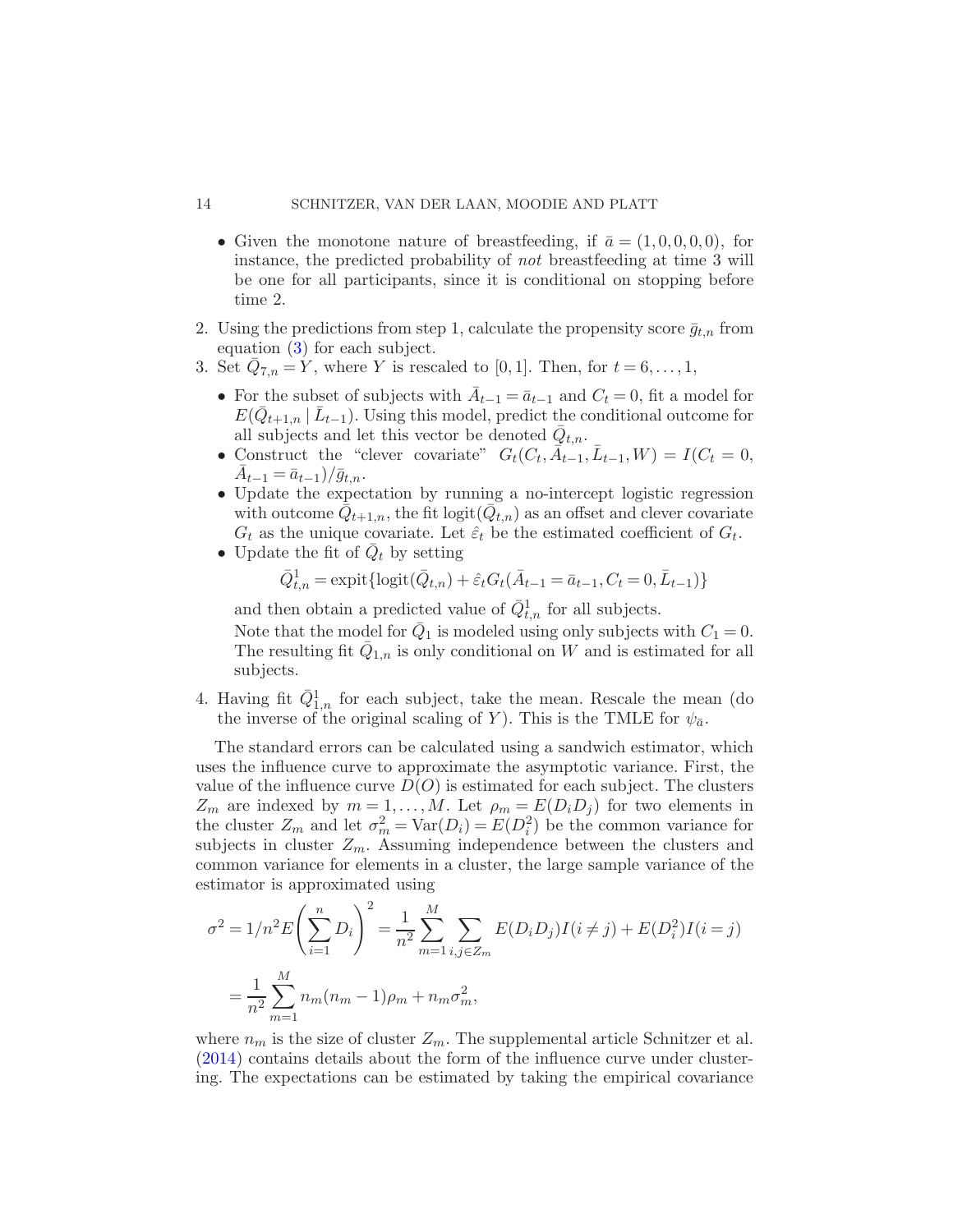and variance within each of the clusters. Confidence intervals are calculated assuming Normality of the estimator, using the estimate plus and minus 1.96 times the estimated standard error.

<span id="page-14-0"></span>4. Analysis of the PROBIT. The PROBIT data were analyzed by both G-computation methods; TMLE with parametric modeling of the sequential conditional means and conditional probabilities of breastfeeding and censoring (logistic main terms regression for binary breastfeeding status and censoring, and for the outcome shifted and scaled to  $[0, 1]$ ; TMLE with Super Learner to model the conditional expectations and probabilities; and a stabilized IPTW estimator. All models were implemented directly in R Statistical Software [R Development Core Team [\(2011\)](#page-22-12)] with the exception of Super Learner which we fit using the R library SuperLearner [Polley and van der Laan [\(2011](#page-22-13))]. Super Learner calculates predictions using each method in a library, and then estimates the ideal combination of these results based on the k-fold cross-validated error. The library we chose included main terms logistic regression, generalized additive modeling [Hastie [\(2011\)](#page-21-7)], the mean estimate, a nearest neighbor algorithm [Peters and Hothorn [\(2011](#page-22-14))], multivariate adaptive regression spline models [Milborrow [\(2011\)](#page-22-15)] and a stepwise AIC procedure [stepAIC from Venables and Ripley [\(2002\)](#page-23-4)].

A stabilized IPTW estimator was computed by obtaining the solution of the empirical mean of

$$
(Y - \hat{\psi}_a^{\text{IPTW}}) \frac{I(\bar{A}_5 = \bar{a}, C_6 = 0)(1/n) \sum \bar{g}_{6,n}}{\bar{g}_{6,n}}
$$

set equal to zero. To be consistent, IPTW relies on correct modeling of the breastfeeding and censoring probabilities in  $\bar{g}_6$ . IPTW was implemented using logistic regressions to fit each of these conditional probabilities.

The standard errors for all methods except the G-computations were calculated using the sandwich estimator, adjusting for clustering as described in Section [3.4.1.](#page-12-1) The standard errors for the G-computation methods were estimated using pairs cluster bootstrap [Cameron, Gelbach and Miller [\(2008](#page-21-6))] by resampling the 31 clusters with replacement, repeating 200 times, recalculating the estimates, and taking the standard error of the estimates. Confidence intervals were calculated by taking the 2.5th and 97.5th quantiles of the resampled estimates.

Both G-computations were found to be sensitive to modeling choices when fitting the conditional expectations. In particular, we implemented both Gcomputations with Poisson regressions and with logistic regressions using a rescaled outcome. For the standard G-computation, both parametric specifications produced very similar point estimates, but the Poisson model was found to be highly unstable through the cluster bootstrapping while the logistic model was more stable. For the sequential G-computation, the Poisson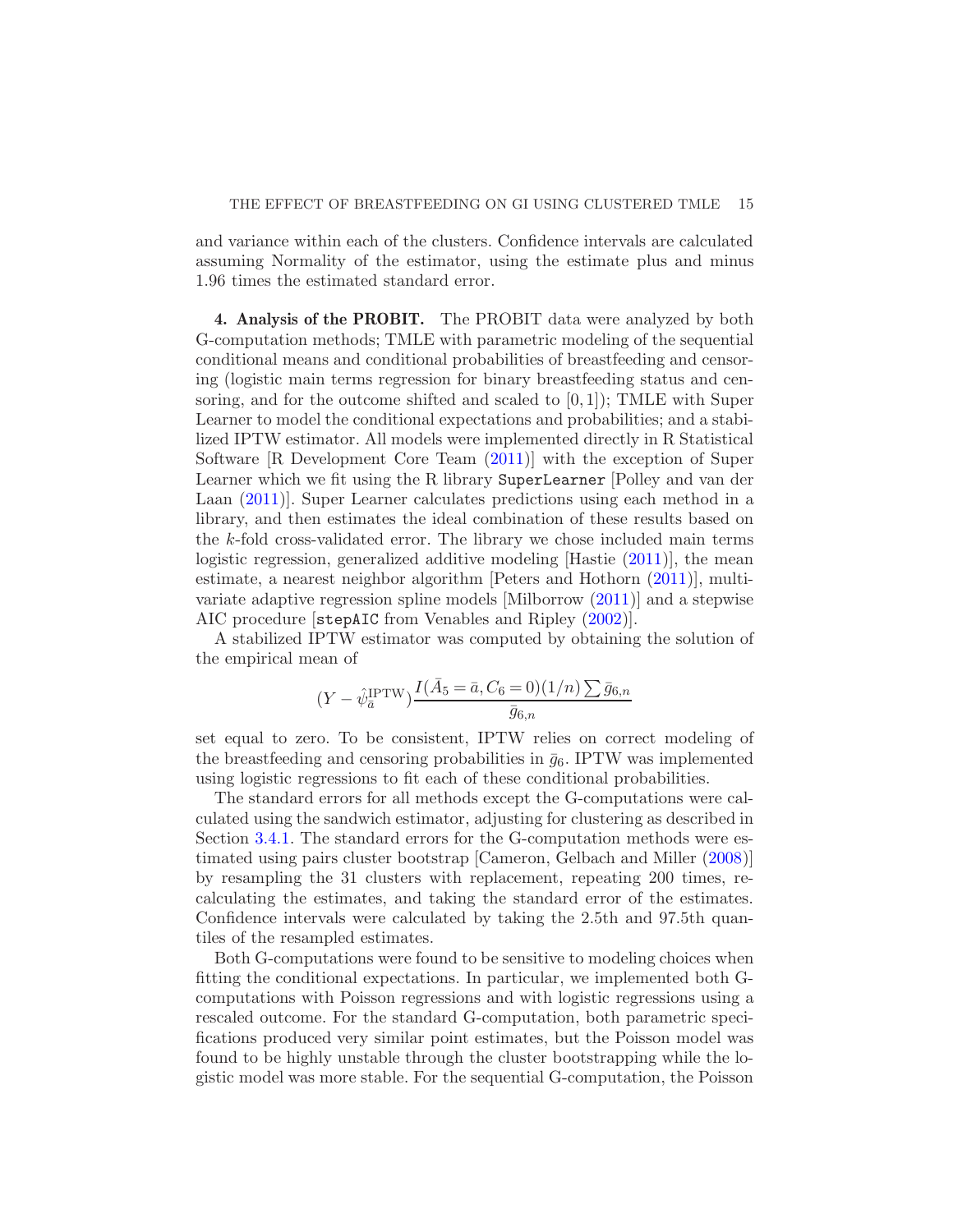<span id="page-15-0"></span>

|                                                                                     |  | TABLE 4   |  |  |  |
|-------------------------------------------------------------------------------------|--|-----------|--|--|--|
| Differences in marginal expected number of infections under different breastfeeding |  |           |  |  |  |
|                                                                                     |  | durations |  |  |  |

| Method                       | Estimate                      | S.E.  | 95\% C.I.          |  |  |  |  |
|------------------------------|-------------------------------|-------|--------------------|--|--|--|--|
| $-3$ -6 months vs 1-2 months |                               |       |                    |  |  |  |  |
| G-comp. (likelihood)         | $-0.032$                      | 0.008 | $(-0.046, -0.019)$ |  |  |  |  |
| G-comp. (sequential)         | $-0.039$                      | 0.013 | $(-0.062, -0.016)$ |  |  |  |  |
| <b>IPTW</b>                  | $-0.021$                      | 0.011 | $(-0.042, 0.000)$  |  |  |  |  |
| Parametric TMLE              | $-0.027$                      | 0.010 | $(-0.045, -0.008)$ |  |  |  |  |
| TMLE with SL                 | $-0.039$                      | 0.010 | $(-0.058, -0.020)$ |  |  |  |  |
|                              | $.9+$ months us $.3-6$ months |       |                    |  |  |  |  |
| G-comp. (likelihood)         | $-0.013$                      | 0.004 | $(-0.020, -0.005)$ |  |  |  |  |
| G-comp. (sequential)         | $-0.014$                      | 0.013 | $(-0.027, 0.004)$  |  |  |  |  |
| <b>IPTW</b>                  | $-0.013$                      | 0.010 | $(-0.032, 0.007)$  |  |  |  |  |
| Parametric TMLE              | $-0.021$                      | 0.013 | $(-0.047, 0.004)$  |  |  |  |  |
| TMLE with SL                 | $-0.024$                      | 0.007 | $(-0.038,-0.010)$  |  |  |  |  |
|                              | $9+$ months vs $1-2$ months   |       |                    |  |  |  |  |
| G-comp. (likelihood)         | $-0.045$                      | 0.010 | $(-0.065, -0.027)$ |  |  |  |  |
| G-comp. (sequential)         | $-0.053$                      | 0.018 | $(-0.084, -0.020)$ |  |  |  |  |
| <b>IPTW</b>                  | $-0.034$                      | 0.014 | $(-0.061, -0.007)$ |  |  |  |  |
| Parametric TMLE              | $-0.048$                      | 0.018 | $(-0.084, -0.012)$ |  |  |  |  |
| TMLE with SL                 | $-0.063$                      | 0.013 | $(-0.088, -0.038)$ |  |  |  |  |

G-comp.: G-computation, using both methods described in the text, likelihood in Section [3.1](#page-6-0) and sequential in Section [3.2;](#page-8-0) TMLE: targeted maximum likelihood estimation; SL: Super Learner; IPTW: inverse probability of treatment weighting (stabilized).

model produced uninterpretable point estimates that deviated substantially from the other models, while the point estimates of the logistic model conformed more or less to the other results. Only the logistic results are therefore presented in the table.

The estimates of three comparisons of interest are presented in Table [4.](#page-15-0) The first parameter of interest is the difference between the marginal expected number of infections (in the first year or life) for infants who were breastfed for between 3 and 6 months compared to infants who were breastfed for between 1 and 2 months. The second parameter compares infants who were breastfed for greater than 9 months to those breastfed for 3 to 6 months. The third parameter compares greater than 9 months to between 1 and 2. The table presents the estimates, standard errors and 95% confidence intervals for each parameter of interest as calculated by each method.

All of the methods estimated a negative parameter value for the difference, corresponding with the interpretation that longer durations of breastfeeding reduce the expected number of gastrointestinal infections. TMLE with Super Learner and likelihood G-computation found a statistically significant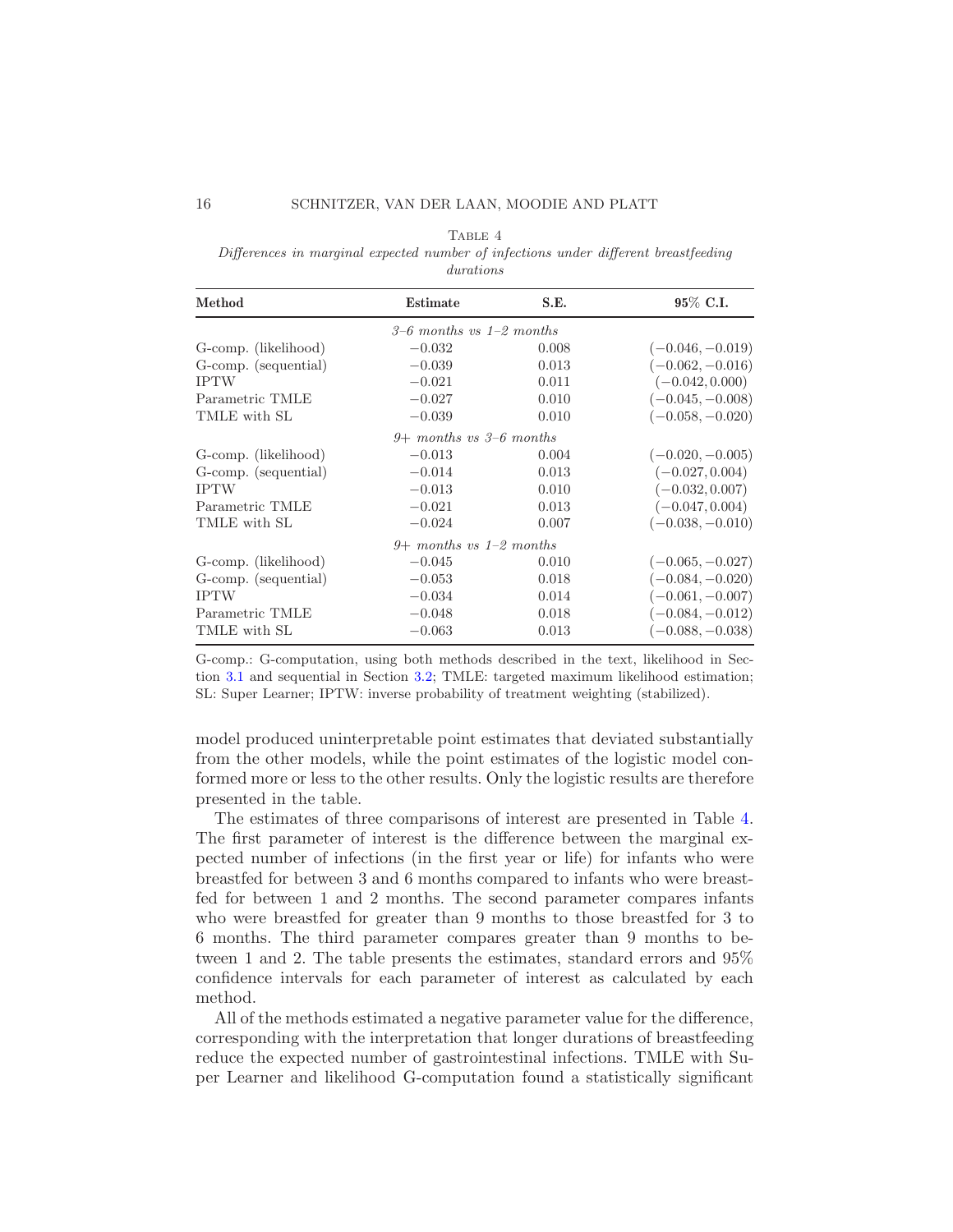difference for each comparison. Only IPTW found an insignificant estimate for the first comparison. Sequential G-computation, IPTW and parametric TMLE found an insignificant estimate for the second comparison. All methods determined that there is a true difference between the marginal mean infection counts for breastfeeding for over nine months versus between one and two months.

The estimates of the difference parameters varies substantially between methods. In two of the comparisons, TMLE with Super Learner produced higher estimates than all of the other methods (almost twice the size of the smallest estimates). IPTW gave the smallest estimates of the differences. Likelihood G-computation consistently produced the smallest standard errors and TMLE with Super Learner produced the second smallest.

<span id="page-16-0"></span>4.1. The validity of a causal interpretation. A causal interpretation of the analysis of the PROBIT data requires several important but untestable assumptions, including the sequential randomization assumption. In other words, all confounders are assumed to have been measured and included in W, including all prognostic factors of infection that also predict censoring. The complexities of the substantive matter make it challenging to believe that we identified all the common causes of breastfeeding cessation and infections [Kramer et al. [\(2011](#page-22-16))]. However, we argue that by controlling for cluster as a baseline variable, much of this confounding effect may have been alleviated (this is investigated in Section [5\)](#page-16-1).

In addition, we must assume no interference between study units (mother/ infant pairs) and that only one version of the treatment (i.e., breastfeeding) is applied to all units [together referred to as the stable unit treatment variable assumption, or SUTVA; Rubin [\(1978](#page-22-17))]. The assumption of no interference requires that the breastfeeding status of one mother does not influence the outcome of another's child. We believe this to be very plausible because mothers spent short periods of time in the hospital which limited their interaction. For the second assumption, due to the discretization of the study design, different durations of breastfeeding are grouped together. We must assume that it does not matter when a mother ceases to breastfeed within an interval.

<span id="page-16-1"></span>5. Simulation study. A simulation study was performed where data were generated as a simplified version of the PROBIT data set. Five hundred subjects were generated in each of 31 clusters. The baseline covariates W and U were generated as Gaussian variables with cluster-specific means drawn from separate Gaussian distributions. The time-dependent variables  $(C_1, L_1, A_1, C_2, L_2, A_2, C_3, L_3)$  were generated independently for each subject conditional on the subject's history, including baseline variables W and U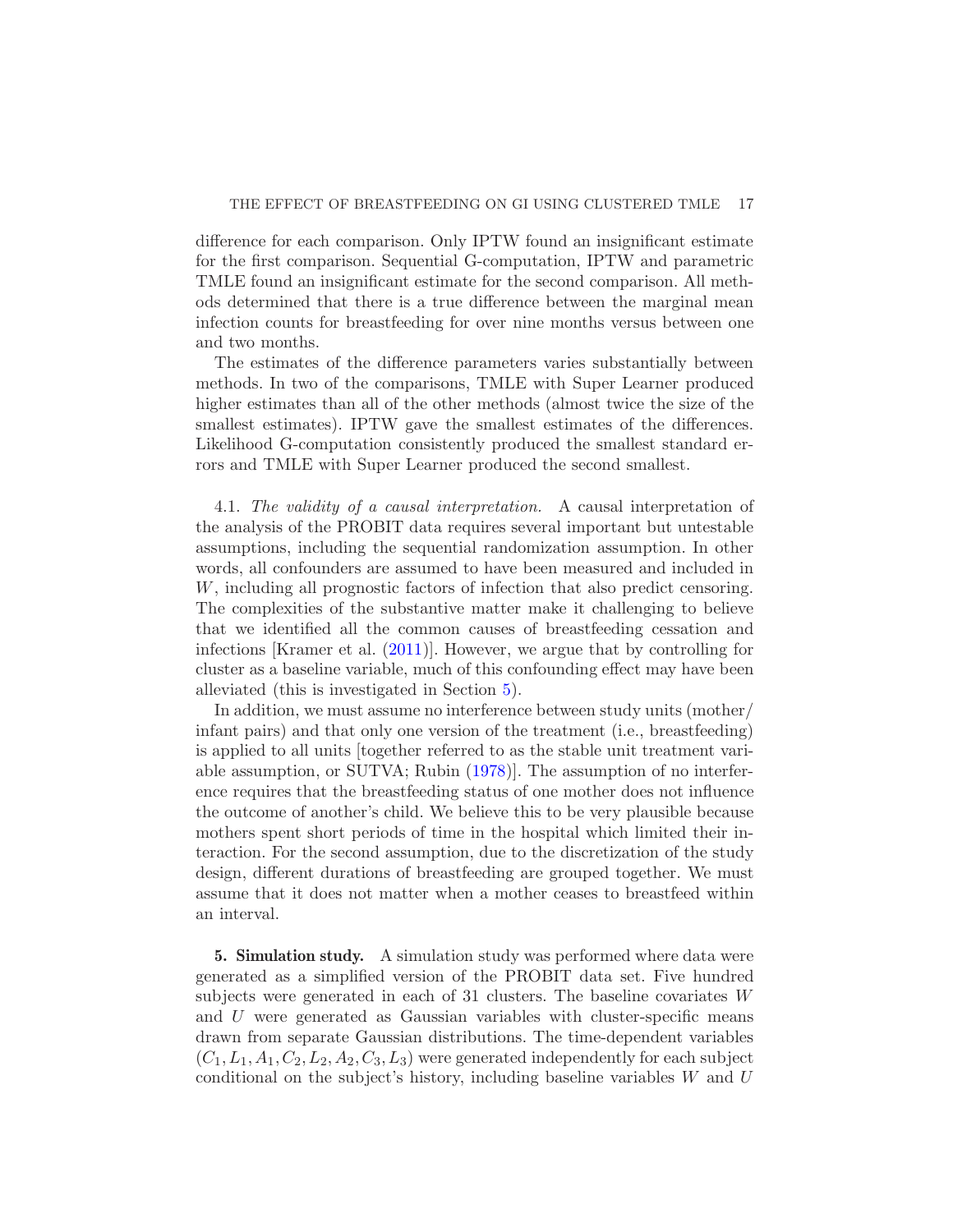(and not otherwise clustered). Binary variables  $A_t, t = 1, 2$ , indicate continued breastfeeding,  $C_t$ ,  $t = 1, 2, 3$ , are censoring indicators, and  $L_t$ ,  $t = 1, 2, 3$ , indicate the presence of infections. The outcome  $Y = \sum_{t=1}^{3} L_t$  is a count variable. Breastfeeding status was generated as conditional on the baseline variables and immediate preceding covariates at every time point. In particular, breastfeeding was specifically made to be less likely to continue when infection was indicated at the current time point. Breastfeeding (like censoring) is a monotone process, and so  $A_2 = 1$  is only possible if  $A_1 = 1$ . The probability of censoring was conditional on baseline covariates and most recent infection status; censoring was less likely if breastfeeding continued at the previous time point and more likely if an infection occurred at the previous time point. Infections were generated conditional on baseline variables and breastfeeding for the past two visits, so that longer duration of breastfeeding decreased the probability of infection. The strengths of the associations between exposure/censoring and intermediate infections were designed to reflect the true PROBIT results. Details of the data generation can be found in the supplemental article Schnitzer et al. [\(2014](#page-22-11)).

The parameter  $\psi_{\bar{a}} = E(Y_{\bar{a}})$  was estimated for  $\bar{a} = (0,0)$  and  $\bar{a} = (1,1)$ . The parameter of interest, reflecting the first parameter of interest in the PROBIT study, was  $\delta = \psi_{(1,1)} - \psi_{(0,0)}$ .

A concern we had during the planning of the PROBIT study was that we may be missing some important confounders of the effect of breastfeeding on infection. Therefore, we attempt to explore this issue in the simulation study by omitting the variable  $U$  from the modeling. In a second modeling scenario, we illustrate how adjusting for the cluster like a baseline confounder can successfully adjust for unmeasured confounding that is characterized by the cluster itself. In addition, we test the scenario where  $U$  is included in the modeling so that the results could be compared. Finally, we test a scenario where we suppose that the analyst is given transformed versions of W and U using two of the transformations in Kang and Schafer  $(2007)$ ] and the models are run using these transformed variables.

One thousand data sets of  $500 \times 31 = 15{,}500$  observations were generated. Under each of the four modeling scenarios (unmeasured  $U$ , adjusting for cluster, adjusting for  $U$  and transformed confounders), the performance of the TMLE was compared to G-computation, the sequential formulation of the G-computation formula and a stabilized IPTW estimator. TMLE was implemented in two ways: with main terms logistic regressions to estimate all probabilities and with Super Leaner, using only main terms logistic regression and a nearest neighbors algorithm in its library (a small subset of the library used in the PROBIT analysis). Standard errors were computed using influence curve inference where available and nonparametric bootstrap resampling otherwise (details in the footnote of Table [5\)](#page-18-0). Due to the way the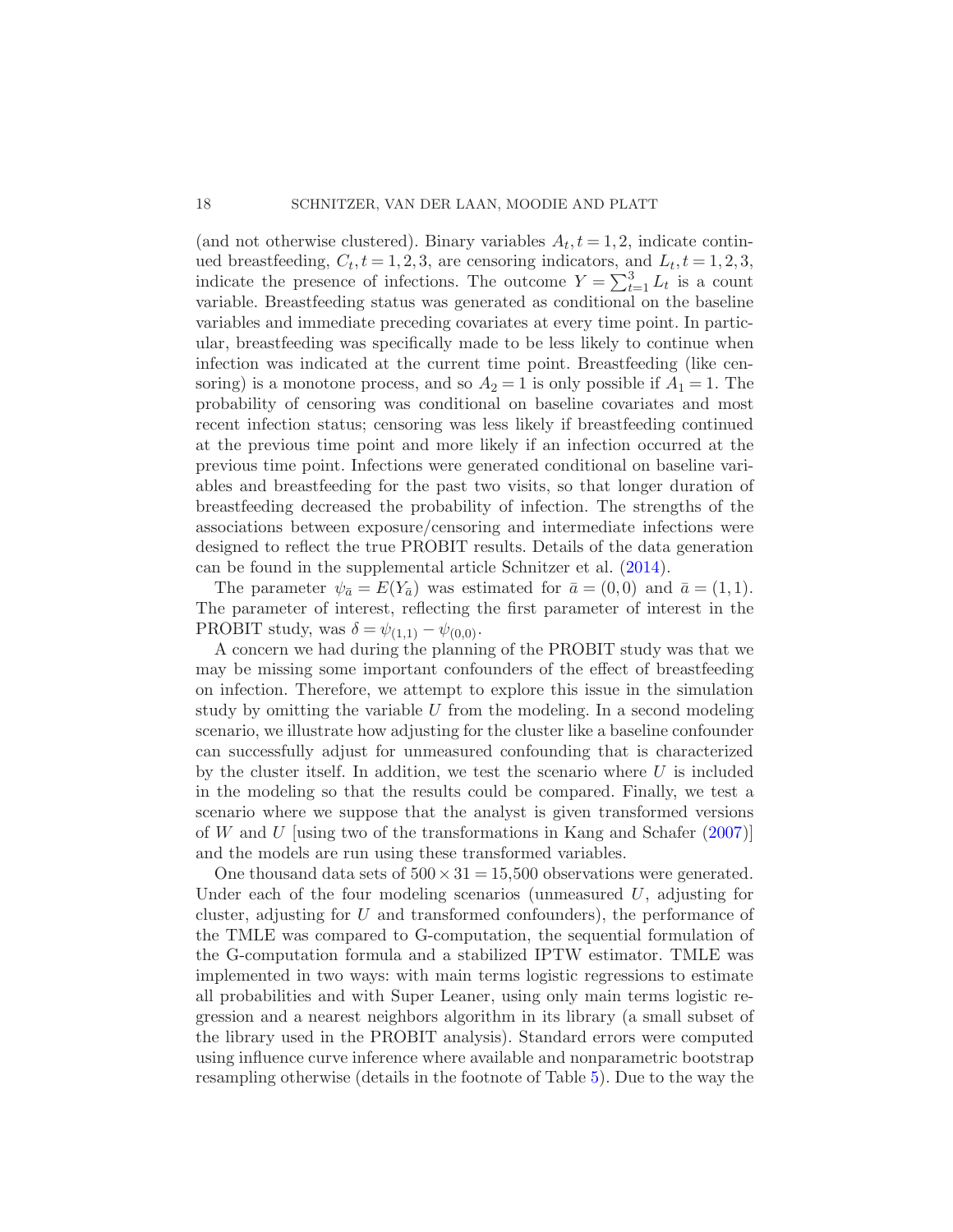# THE EFFECT OF BREASTFEEDING ON GI USING CLUSTERED TMLE 19

<span id="page-18-0"></span>

|  |  | TABLE 5                                                                           |  |  |  |
|--|--|-----------------------------------------------------------------------------------|--|--|--|
|  |  | Difference between marginal expected outcomes, by scenario. True value $= -0.030$ |  |  |  |

| Method               | $\hat{\delta}$ | $%$ bias       | $\mathrm{SE}(\hat{\delta})$   | $\text{rMSE}(\hat{\delta})$                  | Coverage <sup>a</sup> |
|----------------------|----------------|----------------|-------------------------------|----------------------------------------------|-----------------------|
|                      |                |                | Unmeasured confounder         |                                              |                       |
| G-comp. (likelihood) | $-0.060$       | $-99$          | 0.017                         | 0.035                                        | 49                    |
| G-comp. (sequential) | $-0.062$       | $-105$         | 0.018                         | 0.037                                        | 44                    |
| <b>IPTW</b>          | $-0.054$       | $-77$          | 0.021                         | 0.023                                        | 100                   |
| Parametric TMLE      | $-0.058$       | $-90$          | 0.017                         | 0.027                                        | 63                    |
| <b>SL TMLE</b>       | $-0.054$       | $-79$          | 0.019                         | 0.024                                        | 78                    |
|                      |                |                |                               | Unmeasured confounder, adjusting for cluster |                       |
| G-comp. (likelihood) | $-0.033$       | $-11$          | 0.008                         | 0.009                                        | 92                    |
| G-comp. (sequential) | $-0.035$       | $-16$          | 0.009                         | 0.011                                        | 94                    |
| <b>IPTW</b>          | $-0.032$       | $-6$           | 0.010                         | 0.009                                        | 94                    |
| Parametric TMLE      | $-0.032$       | $-7$           | 0.009                         | 0.009                                        | 94                    |
| <b>SL TMLE</b>       | $-0.030$       | $\mathbf{1}$   | 0.008                         | 0.009                                        | 90                    |
|                      |                |                | Adjusting for all confounders |                                              |                       |
| G-comp. (likelihood) | $-0.032$       | $-4$           | 0.008                         | 0.009                                        | 91                    |
| G-comp. (sequential) | $-0.034$       | $-12$          | 0.018                         | 0.010                                        | 43                    |
| <b>IPTW</b>          | $-0.031$       | $-1$           | 0.010                         | 0.009                                        | 93                    |
| Parametric TMLE      | $-0.031$       | $-1$           | 0.009                         | 0.009                                        | 92                    |
| <b>SL TMLE</b>       | $-0.029$       | $\overline{5}$ | 0.009                         | 0.010                                        | 88                    |
|                      |                |                | Transformed confounders       |                                              |                       |
| G-comp. (likelihood) | $-0.068$       | $-125$         | 0.017                         | 0.042                                        | 29                    |
| G-comp. (sequential) | $-0.075$       | $-147$         | 0.023                         | 0.050                                        | 20                    |
| <b>IPTW</b>          | $-0.062$       | $-106$         | 0.109                         | 0.125                                        | 55                    |
| Parametric TMLE      | $-0.067$       | $-121$         | 0.041                         | 0.045                                        | 36                    |
| <b>SL TMLE</b>       | $-0.033$       | $-9$           | 0.032                         | 0.013                                        | 95                    |

 $SE(\delta)$ : the average standard error is the square-root of the mean of the variances, with each variance calculated using the influence curve for TMLE and IPTW and the nonparametric boostrap<sup>b</sup> for G-comp. (likelihood) and G-comp. (sequential); rMSE: root mean squared error calculated over the simulated data sets; Coverage: mean coverage; TMLE: targeted maximum likelihood estimator; G-comp.: G-computation; IPTW: (stabilized) inverse probability of treatment weighting. <sup>a</sup>The estimated coverage is the % of data sets where the true value falls between (i) the estimate plus and minus 1.96 times the standard error of the estimate for TMLE and IPTW or (ii) the 2.5th and 97.5th bootstrap percentiles for the G-computation methods; <sup>b</sup>The bootstrap standard error was computed using 200 resamples from the data set of size  $n = 15,500$ .

data were generated, the sequential G-computation was always incorrectly specified (in the model form), as were the outcome models for the TMLE.

As a small departure from the real data, the simulated data allowed only one infection at each time interval (as opposed to more than one event). The G-computation used the information that the outcome was a sum of the first two binary infection variables and the additional binary variable,  $L_3$ , measured at time  $t = 3$ . Thus,  $Y = \sum_{t=1}^{2} L_t + L_3$ , so that the G-computation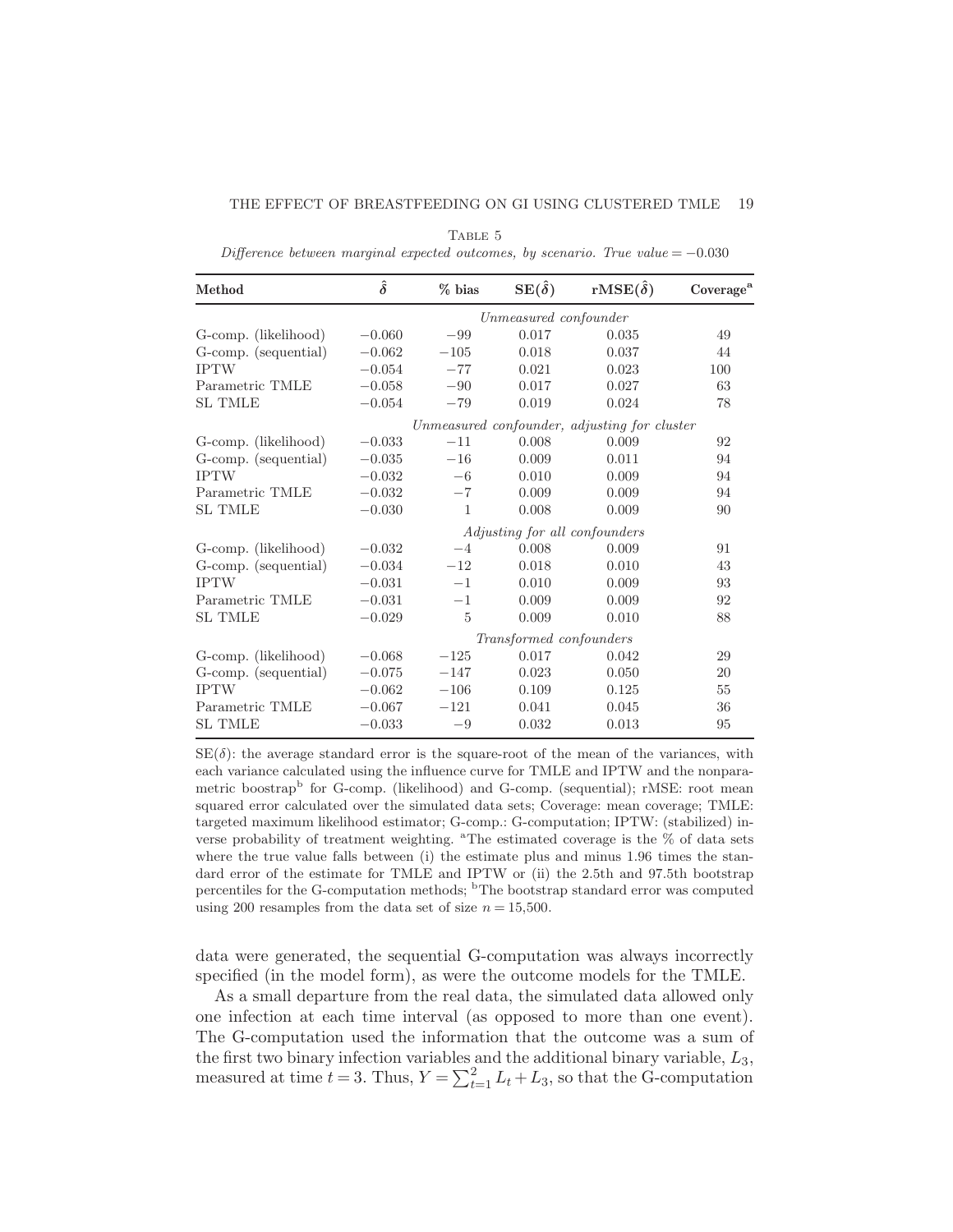simplified to the empirical mean of

$$
\sum_{l_1=\{0,1\}} \cdots \sum_{l_K=\{0,1\}} \left[ \left\{ \sum_{t=1}^2 L_t + E(L_3 \mid C_3 = 0, \bar{A}_2 = \bar{a}_2, \bar{L}_2 = \bar{l}_2, W) \right\} \times \left\{ p(L_2 = l_2 \mid C_2 = 0, \bar{A}_1 = \bar{a}_1, \bar{L}_1 = \bar{l}_1, W) \right\} \times p(L_1 = l_1 | C_1 = 0, W) \right].
$$

Note that using the information regarding the number of infections at each time interval for the PROBIT data analysis would have required fitting multinomial models in the likelihood G-computation. With so few subjects having more than one infection at any given time, we did not feel that substantial information could be added by increasing the complexity of the model for the applied example using a similar approach.

5.1. Simulation results. The results of each of the models under each modeling scenario are displayed in Table [5.](#page-18-0) With an unmeasured confounder related to cluster, both G-computation models performed the most poorly in terms of bias, root mean-squared error (rMSE) and coverage. TMLE produced an improvement in these measures, and adding Super Learner improved all measures of performance except for the standard error. IPTW had the lowest bias, but higher standard errors, resulting in overcoverage. When cluster was used as a surrogate for the unmeasured confounder, all of the methods produced results with much lower bias and standard errors. When all confounders were measured and adjusted for, G-computation, parametric TMLE and IPTW all had a reduction in bias compared to the previous scenario and performed ideally, despite parametric TMLE being modelmisspecified in the outcome models. TMLE with Super Learner produced slight undercoverage. The sequential G-computation was model-misspecified and produced high bias and standard error, leading to poor coverage (since it is not double robust). When the confounders were transformed, all of the parametric models were incorrectly specified, leading to high bias and low coverage. Among the parametric models, IPTW had the lowest bias and the highest root mean-squared error. TMLE with Super Learner (using only one data adaptive algorithm in its library) was essentially unbiased with ideal coverage.

6. Discussion. In this article we applied five different causal methods to the PROBIT data to obtain estimates of the differences in the marginal expected number of infection counts for different breastfeeding durations. All methods agreed that extending the duration of breastfeeding significantly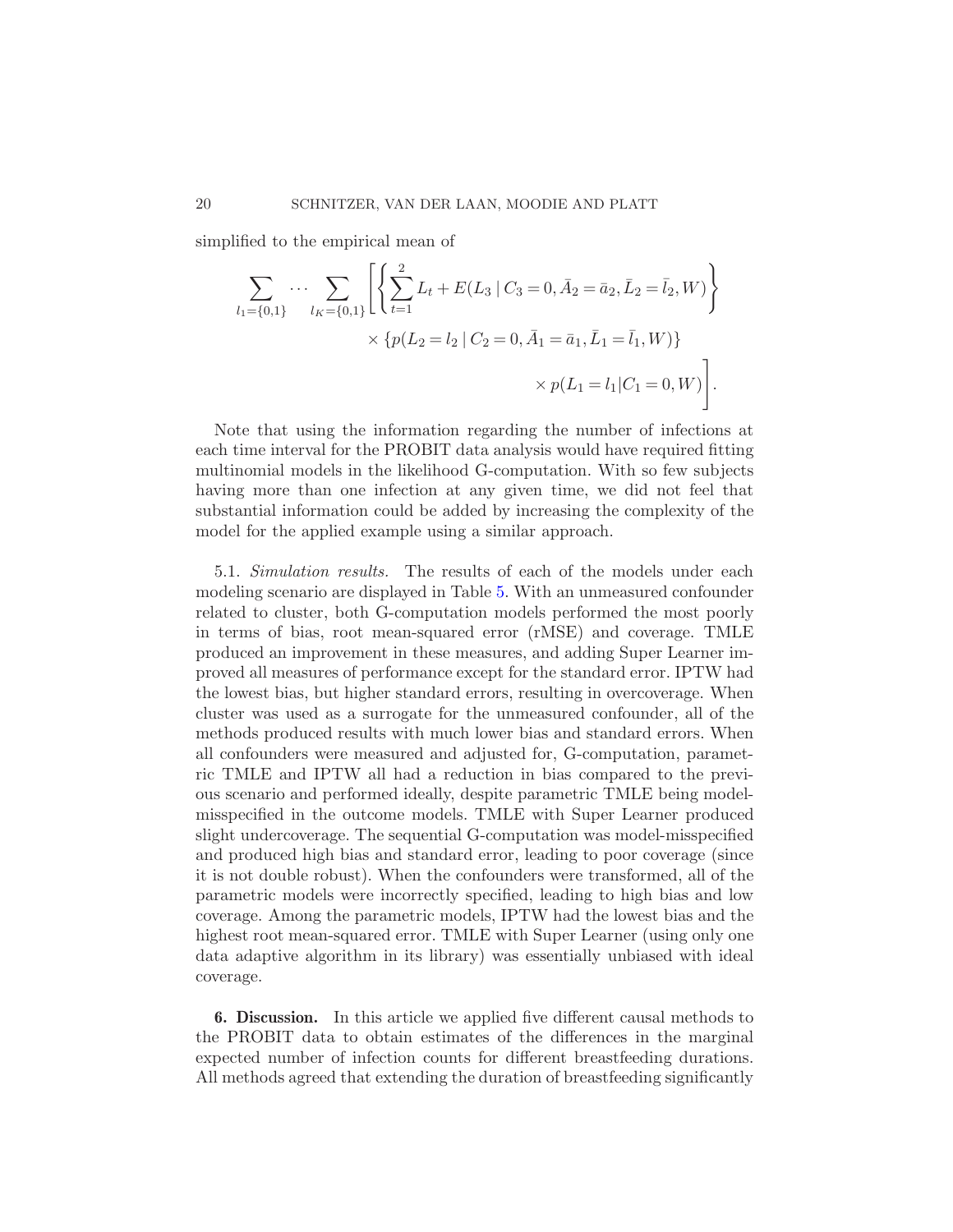lowers the expected number of gastrointestinal infections. TMLE with Super Learner produced much larger effect estimates, for example, its estimate was almost double the IPTW estimate for the comparison between 1–2 and 9+ months of breastfeeding. This represents a clinically important difference in the estimated effect. Super Learner also reduced the higher standard error of the TMLE procedure to a level comparable to that of the G-computation (which is an efficient parametric estimator).

Using the mean estimate from TMLE with Super Learner, altering the breastfeeding durations of 16 mothers from between one and two months to over nine months will avoid one infant infection (i.e., the Number Needed to Treat or NNT) on average in this population. This can roughly be compared with the intention-to-treat result in the original PROBIT study [Kramer et al.  $(2001)$ , where they obtained a NNT of 24 for the presence of *any* gastrointestinal infection over the first year when contrasting subjects who did and did not receive the breastfeeding intervention. We have therefore shown that breastfeeding itself might have a larger impact on childhood infections than suggested by the original PROBIT analysis.

In the simulation study we generated baseline confounders from a distribution with a cluster-specific mean. The simulation results demonstrated that bias (and inflated standard error) incurred by cluster-specific unmeasured confounders can be adjusted for using the cluster indicators themselves as baseline covariates. We also showed that under the plausible scenario of being given transformed versions of the confounders, only TMLE with Super Learner was able to unbiasedly estimate the parameter of interest.

TMLE is a double-robust method, as it only requires correct specification of the conditional probabilities of the intervention (here, breastfeeding and censoring) or of the nested conditional expectations of the outcome (the  $\overline{Q}_t$ 's) to be consistent. Contrastingly, IPTW relies on correct specification of the probabilities of the intervention, and the G-computations rely on correct specification of the outcome models. When the probabilities of intervention are modeled in the same way for IPTW and TMLE, in absence of data sparsity, and when the outcome models are incorrectly specified, these two methods are expected to perform similarly (as seen in the simulation study and possibly in the PROBIT results). In many other contexts, advantages of longitudinal TMLE over IPTW and G-computation have been established through simulation study in van der Laan and Gruber [\(2012](#page-23-3)), Petersen et al. [\(2014\)](#page-22-18), Stitelman, De Gruttola and van der Laan [\(2012](#page-22-6)), and Schnitzer, Moodie and Platt  $(2013)$ .

It is important to note that for longitudinal data with time-dependent confounding, there may not exist a data generating distribution that corresponds to the way the outcome is modeled in the TMLE (i.e., in the sequential G-computation). Therefore, we recommend that data adaptive methods like Super Learner always be used with TMLE in the longitudinal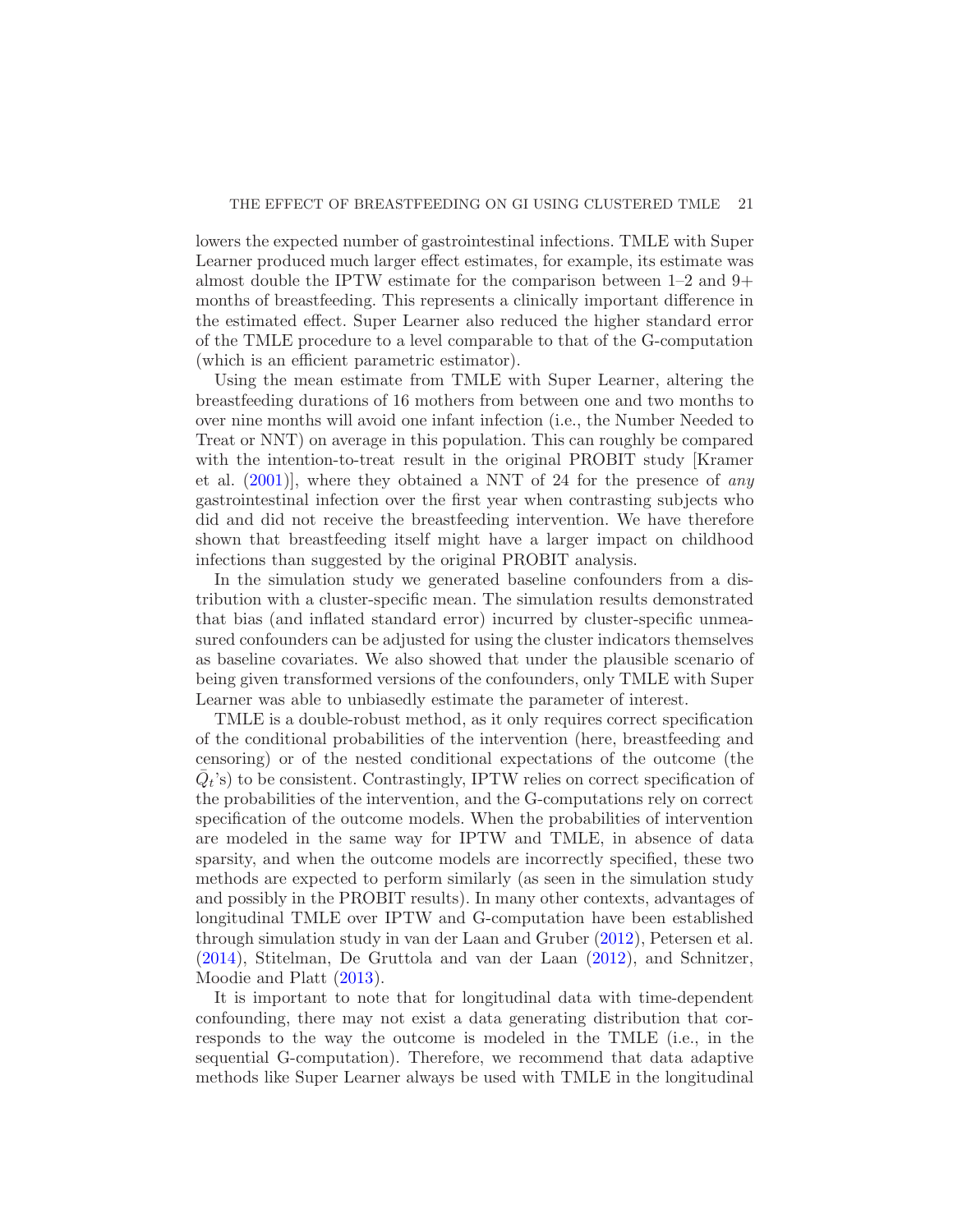setting. Because TMLE with Super Learner is arguably the most reliable estimator (assessed through theory and simulation studies), we have reason to believe that the magnitude of the effect of breastfeeding is actually larger than suggested by the methods that use parametric modeling and larger than the effect reported in the original PROBIT analysis.

Acknowledgments. The authors acknowledge the usage of Consortium Laval, Université du Québec, McGill and Eastern Québec computing resources. In addition, the authors would like to thank Michael Kramer for unrestricted access to the PROBIT data set. The PROBIT was supported by grants from the Thrasher Research Fund, the National Health Research and Development Program (Health Canada), UNICEF, the European Regional Office of WHO and the CIHR.

#### SUPPLEMENTARY MATERIAL

The efficient influence curve for clustered data and data generation for the simulation study (DOI: [10.1214/14-AOAS727SUPP;](http://dx.doi.org/10.1214/14-AOAS727SUPP) .pdf). Derivation of the efficient influence curve used in the TMLE analysis. Full description (with R code) of the data generation used in the simulation study.

#### REFERENCES

- <span id="page-21-3"></span>Bang, H. and Robins, J. M. (2005). Doubly robust estimation in missing data and causal inference models. Biometrics 61 962–972. [MR2216189](http://www.ams.org/mathscinet-getitem?mr=2216189)
- <span id="page-21-6"></span>CAMERON, A. C., GELBACH, J. B. and MILLER, D. L. (2008). Boostrap-based improvements for inference with clustered errors. The Review of Economics and Statistics 90 414–427.
- <span id="page-21-5"></span>Finster, M. and Wood, M. (2005). The apgar score has survived the test of time. Anesthesiology 102 855–857.
- <span id="page-21-4"></span>GRUBER, S. and VAN DER LAAN, M. J. (2010). A targeted maximum likelihood estimator of a causal effect on a bounded continuous outcome. Int. J. Biostat. 6 Art. 26, 16. [MR2672338](http://www.ams.org/mathscinet-getitem?mr=2672338)
- <span id="page-21-7"></span>Hastie, T. (2011). gam: Generalized additive models. R package version 1.04.1.
- <span id="page-21-2"></span>HERNÁN, M. A., BRUMBACK, B. and ROBINS, J. M. (2000). Marginal structural models to estimate the causal effect of zidovudine on the survival of HIV-positive men. Epidemiology 11 561–570.
- <span id="page-21-8"></span>KANG, J. D. Y. and SCHAFER, J. L. (2007). Demystifying double robustness: A comparison of alternative strategies for estimating a population mean from incomplete data. Statist. Sci. 22 523–539. [MR2420458](http://www.ams.org/mathscinet-getitem?mr=2420458)
- <span id="page-21-0"></span>Kramer, M. S., Chalmers, B., Hodnett, E. D., Sevkovskaya, Z., Dzikovich, I., SHAPIRO, S., COLLET, J. P., VANILOVICH, I., MEZEN, I., DUCRUET, T., SHISHKO, G., Zubovich, V., Mknuik, D., Gluchanina, E., Dombrovskiy, V., Ustinovitch, A., KOT, T., BOGDANOVICH, N., OVCHINIKOVA, L. and HELSING, E. (2001). Promotion of breastfeeding intervention trial (PROBIT). The Journal of the American Medical Association 285 413–420.
- <span id="page-21-1"></span>Kramer, M. S., Guo, T., Platt, R. W., Shapiro, S., Collet, J. P., Chalmers, B., Hodnett, E., Sevkovskaya, Z., Dzikovich, I. and Vanilovich, I. (2002). Breastfeeding and infant growth: Biology or bias? Pediatrics 110 343–347.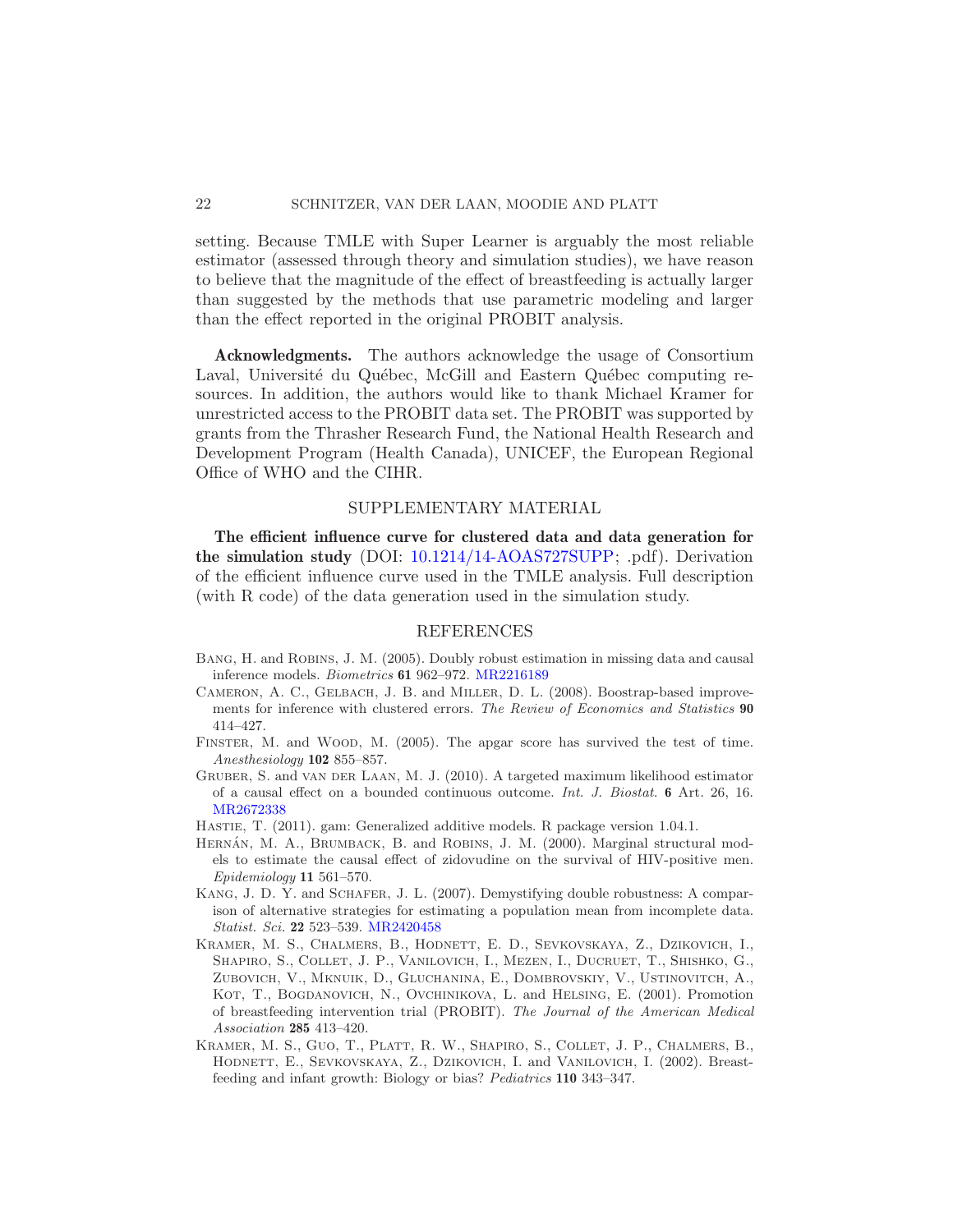- <span id="page-22-16"></span>KRAMER, M. S., MOODIE, E. E. M., DAHHOU, M. and PLATT, R. W. (2011). Breastfeeding and infant size: Evidence of reverse causality. American Journal of Epidemiology 173 978–983.
- <span id="page-22-15"></span>Milborrow, S. (2011). Earth: Multivariate adaptive regression spline models. Derived from mda:mars by Trevor Hastie and Rob Tibshirani.
- <span id="page-22-14"></span>PETERS, A. and HOTHORN, T. (2011). ipred: Improved predictors. R package version 0.8-11.
- <span id="page-22-3"></span>Petersen, M. L., Porter, K. E., Gruber, S., Wang, Y. and van der Laan, M. J. (2012). Diagnosing and responding to violations in the positivity assumption. Stat. Methods Med. Res. 21 31–54. [MR2867537](http://www.ams.org/mathscinet-getitem?mr=2867537)
- <span id="page-22-18"></span>Petersen, M., Schwab, J., Gruber, S., Blaser, N., Schomaker, M. and van der Laan, M. (2014). Targeted maximum likelihood estimation for dynamic and static longitudinal marginal structural working models. Journal of Causal Inference. To appear. POLLEY, E. C. and VAN DER LAAN, M. J. (2011). Package "SuperLearner," 2.0-4 ed.
- <span id="page-22-13"></span><span id="page-22-12"></span>R Development Core Team (2011). R: A Language and Environment for Statistical Computing. Vienna, Austria. ISBN 3-900051-07-0.
- <span id="page-22-0"></span>Robins, J. (1986). A new approach to causal inference in mortality studies with a sustained exposure period—application to control of the healthy worker survivor effect. Math. Modelling 7 1393–1512. [MR0877758](http://www.ams.org/mathscinet-getitem?mr=0877758)
- <span id="page-22-1"></span>ROBINS, J. M., HERNÁN, M. A. and BRUMBACK, B. (2000). Marginal structural models and causal inference in epidemiology. Epidemiology 11 550–560.
- <span id="page-22-2"></span>Robins, J. M. and Rotnitzky, A. (1992). Recovery of information and adjustment for dependent censoring using surrogate markers. In AIDS Epidemiology—Methodological Issues (N. JEWELL, K. DIETZ and V. FAREWELL, eds.) 297–331. Birkhäuser, Boston, MA.
- <span id="page-22-4"></span>ROSENBLUM, M. and VAN DER LAAN, M. J. (2010a). Simple examples of estimating causal effects using targeted maximum likelihood estimation. Working paper, Univ. California, Berkeley, Division of Biostatistics.
- <span id="page-22-10"></span>ROSENBLUM, M. and VAN DER LAAN, M. J. (2010b). Targeted maximum likelihood estimation of the parameter of a marginal structural model. *Int. J. Biostat.* **6** Art. 19, 23. [MR2644388](http://www.ams.org/mathscinet-getitem?mr=2644388)
- <span id="page-22-7"></span>Rubin, D. B. (1974). Estimating causal effects of treatments in randomized and nonrandomized studies. Journal of Educational Psychology 66 688–701.
- <span id="page-22-17"></span>Rubin, D. B. (1978). Bayesian inference for causal effects: The role of randomization. Ann. Statist. 6 34–58. [MR0472152](http://www.ams.org/mathscinet-getitem?mr=0472152)
- <span id="page-22-5"></span>SCHNITZER, M. E., MOODIE, E. E. M. and PLATT, R. W. (2013). Targeted maximum likelihood estimation for marginal time-dependent treatment effects under density misspecification. Biostatistics 14 1-14.
- <span id="page-22-11"></span>Schnitzer, M. E., van der Laan, M. J., Moodie, E. E. M. and Platt, R. W. (2014). Supplement to "Effect of breastfeeding on gastrointestinal infection in infants: A targeted maximum likelihood approach for clustered longitudinal data." DOI[:10.1214/14-AOAS727SUPP.](http://dx.doi.org/10.1214/14-AOAS727SUPP)
- <span id="page-22-8"></span>Snowden, J. M., Rose, S. and Mortimer, K. M. (2011). Implementation of Gcomputation on a simulated data set: Demonstration of a causal inference technique. Am. J. Epidemiol. 173 731–738.
- <span id="page-22-6"></span>Stitelman, O. M., De Gruttola, V. and van der Laan, M. J. (2012). A general implementation of TMLE for longitudinal data applied to causal inference in survival analysis. Int. J. Biostat. 8 Art. 26, front matter+37. [MR2997676](http://www.ams.org/mathscinet-getitem?mr=2997676)
- <span id="page-22-9"></span>Tsiatis, A. A. (2006). Semiparametric Theory and Missing Data. Springer, New York. [MR2233926](http://www.ams.org/mathscinet-getitem?mr=2233926)